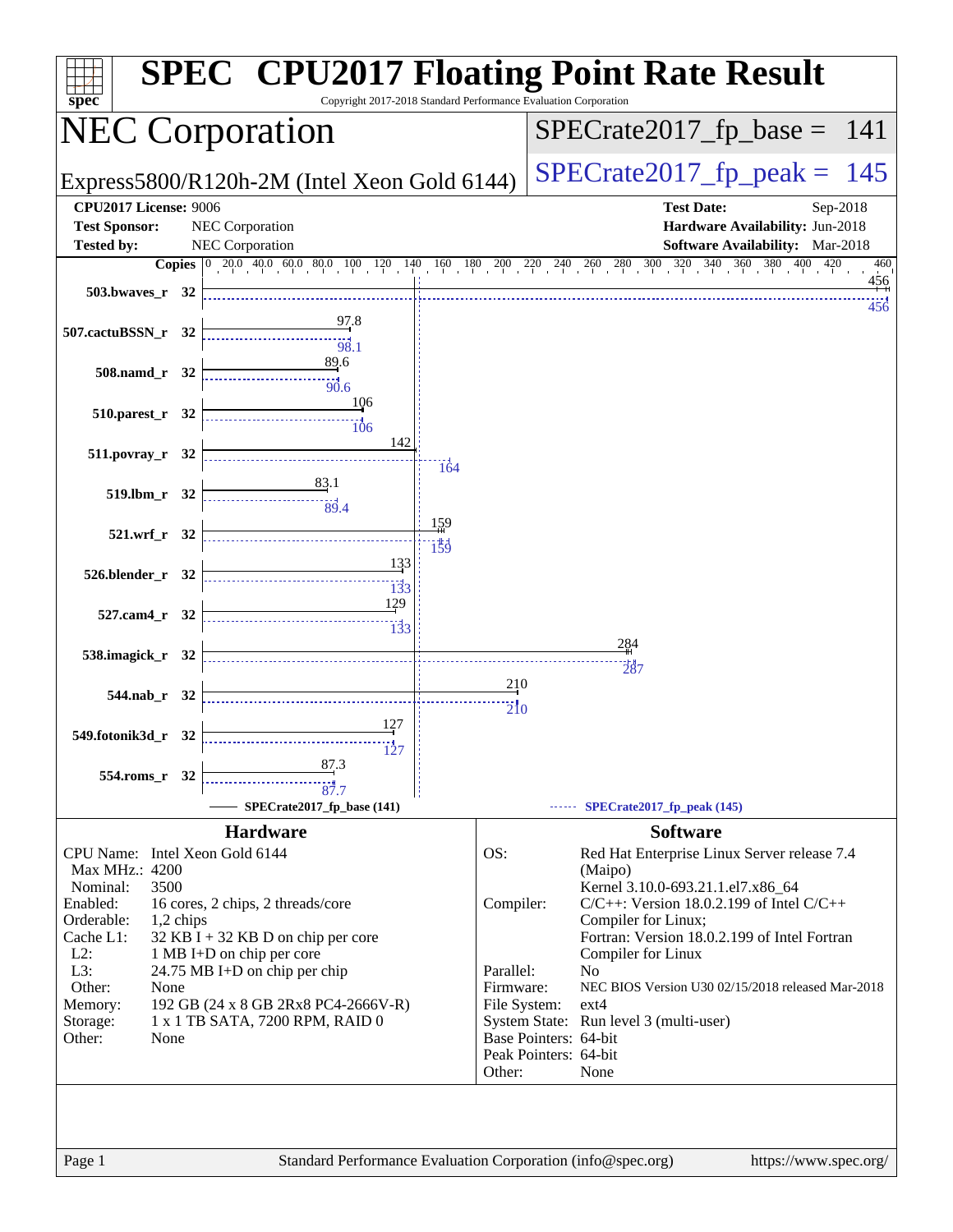

**[SPECrate2017\\_fp\\_base =](http://www.spec.org/auto/cpu2017/Docs/result-fields.html#SPECrate2017fpbase) 141**

**[SPECrate2017\\_fp\\_peak =](http://www.spec.org/auto/cpu2017/Docs/result-fields.html#SPECrate2017fppeak) 145**

Results appear in the [order in which they were run.](http://www.spec.org/auto/cpu2017/Docs/result-fields.html#RunOrder) Bold underlined text [indicates a median measurement.](http://www.spec.org/auto/cpu2017/Docs/result-fields.html#Median)

### **[Submit Notes](http://www.spec.org/auto/cpu2017/Docs/result-fields.html#SubmitNotes)**

 The numactl mechanism was used to bind copies to processors. The config file option 'submit' was used to generate numactl commands to bind each copy to a specific processor. For details, please see the config file.

### **[Operating System Notes](http://www.spec.org/auto/cpu2017/Docs/result-fields.html#OperatingSystemNotes)**

Stack size set to unlimited using "ulimit -s unlimited"

### **[General Notes](http://www.spec.org/auto/cpu2017/Docs/result-fields.html#GeneralNotes)**

Environment variables set by runcpu before the start of the run: LD\_LIBRARY\_PATH = "/home/cpu2017/lib/ia32:/home/cpu2017/lib/intel64:/home/cpu2017/je5.0.1-32:/home/cpu2017/je5.0.1-64"

 Binaries compiled on a system with 1x Intel Core i7-6700K CPU + 32GB RAM memory using Redhat Enterprise Linux 7.5 Transparent Huge Pages enabled by default Prior to runcpu invocation Filesystem page cache synced and cleared with: sync; echo 3 > /proc/sys/vm/drop\_caches runcpu command invoked through numactl i.e.: numactl --interleave=all runcpu <etc>

Yes: The test sponsor attests, as of date of publication, that CVE-2017-5754 (Meltdown)

**(Continued on next page)**

| Page 2 | Standard Performance Evaluation Corporation (info@spec.org) | https://www.spec.org/ |
|--------|-------------------------------------------------------------|-----------------------|
|--------|-------------------------------------------------------------|-----------------------|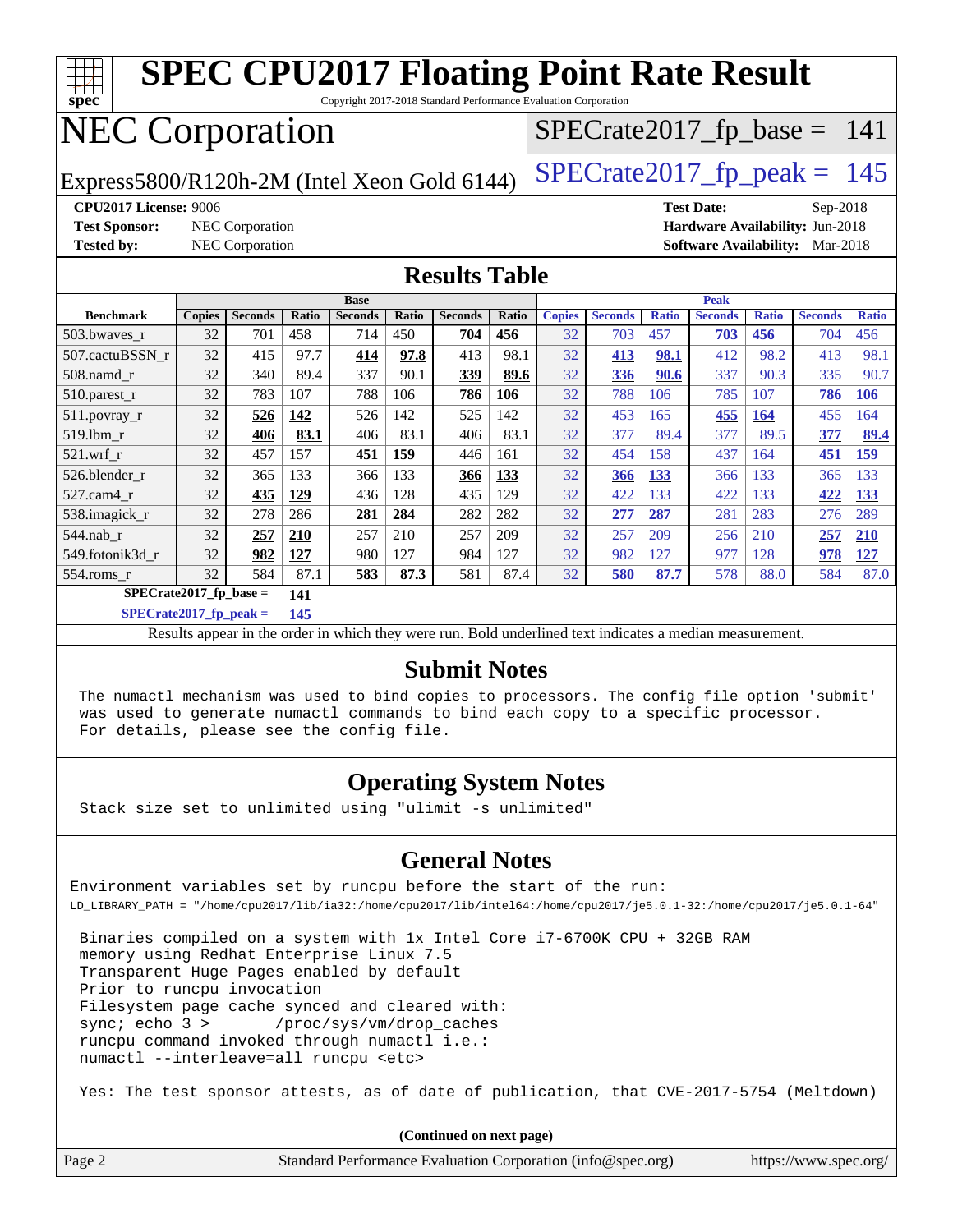

Copyright 2017-2018 Standard Performance Evaluation Corporation

## NEC Corporation

 $SPECrate2017_fp\_base = 141$ 

Express5800/R120h-2M (Intel Xeon Gold 6144)  $\left|$  [SPECrate2017\\_fp\\_peak =](http://www.spec.org/auto/cpu2017/Docs/result-fields.html#SPECrate2017fppeak) 145

**[Test Sponsor:](http://www.spec.org/auto/cpu2017/Docs/result-fields.html#TestSponsor)** NEC Corporation **[Hardware Availability:](http://www.spec.org/auto/cpu2017/Docs/result-fields.html#HardwareAvailability)** Jun-2018 **[Tested by:](http://www.spec.org/auto/cpu2017/Docs/result-fields.html#Testedby)** NEC Corporation **[Software Availability:](http://www.spec.org/auto/cpu2017/Docs/result-fields.html#SoftwareAvailability)** Mar-2018

**[CPU2017 License:](http://www.spec.org/auto/cpu2017/Docs/result-fields.html#CPU2017License)** 9006 **[Test Date:](http://www.spec.org/auto/cpu2017/Docs/result-fields.html#TestDate)** Sep-2018

### **[General Notes \(Continued\)](http://www.spec.org/auto/cpu2017/Docs/result-fields.html#GeneralNotes)**

 is mitigated in the system as tested and documented. Yes: The test sponsor attests, as of date of publication, that CVE-2017-5753 (Spectre variant 1) is mitigated in the system as tested and documented. Yes: The test sponsor attests, as of date of publication, that CVE-2017-5715 (Spectre variant 2) is mitigated in the system as tested and documented.

### **[Platform Notes](http://www.spec.org/auto/cpu2017/Docs/result-fields.html#PlatformNotes)**

Page 3 Standard Performance Evaluation Corporation [\(info@spec.org\)](mailto:info@spec.org) <https://www.spec.org/> BIOS Settings: Thermal Configuration: Maximum Cooling Workload Profile: General Throughput Compute Memory Patrol Scrubbing: Disabled LLC Dead Line Allocation: Disabled LLC Prefetch: Enabled Sysinfo program /home/cpu2017/bin/sysinfo Rev: r5974 of 2018-05-19 9bcde8f2999c33d61f64985e45859ea9 running on r120h2m Tue Sep 11 01:47:36 2018 SUT (System Under Test) info as seen by some common utilities. For more information on this section, see <https://www.spec.org/cpu2017/Docs/config.html#sysinfo> From /proc/cpuinfo model name : Intel(R) Xeon(R) Gold 6144 CPU @ 3.50GHz 2 "physical id"s (chips) 32 "processors" cores, siblings (Caution: counting these is hw and system dependent. The following excerpts from /proc/cpuinfo might not be reliable. Use with caution.) cpu cores : 8 siblings : 16 physical 0: cores 0 2 3 9 16 19 26 27 physical 1: cores 0 4 5 16 19 20 22 From lscpu: Architecture: x86\_64 CPU op-mode(s): 32-bit, 64-bit Byte Order: Little Endian  $CPU(s):$  32<br>On-line CPU(s) list: 0-31 On-line  $CPU(s)$  list: Thread(s) per core: 2 Core(s) per socket: 8 Socket(s): 2 NUMA node(s): 4 Vendor ID: GenuineIntel CPU family: 6 **(Continued on next page)**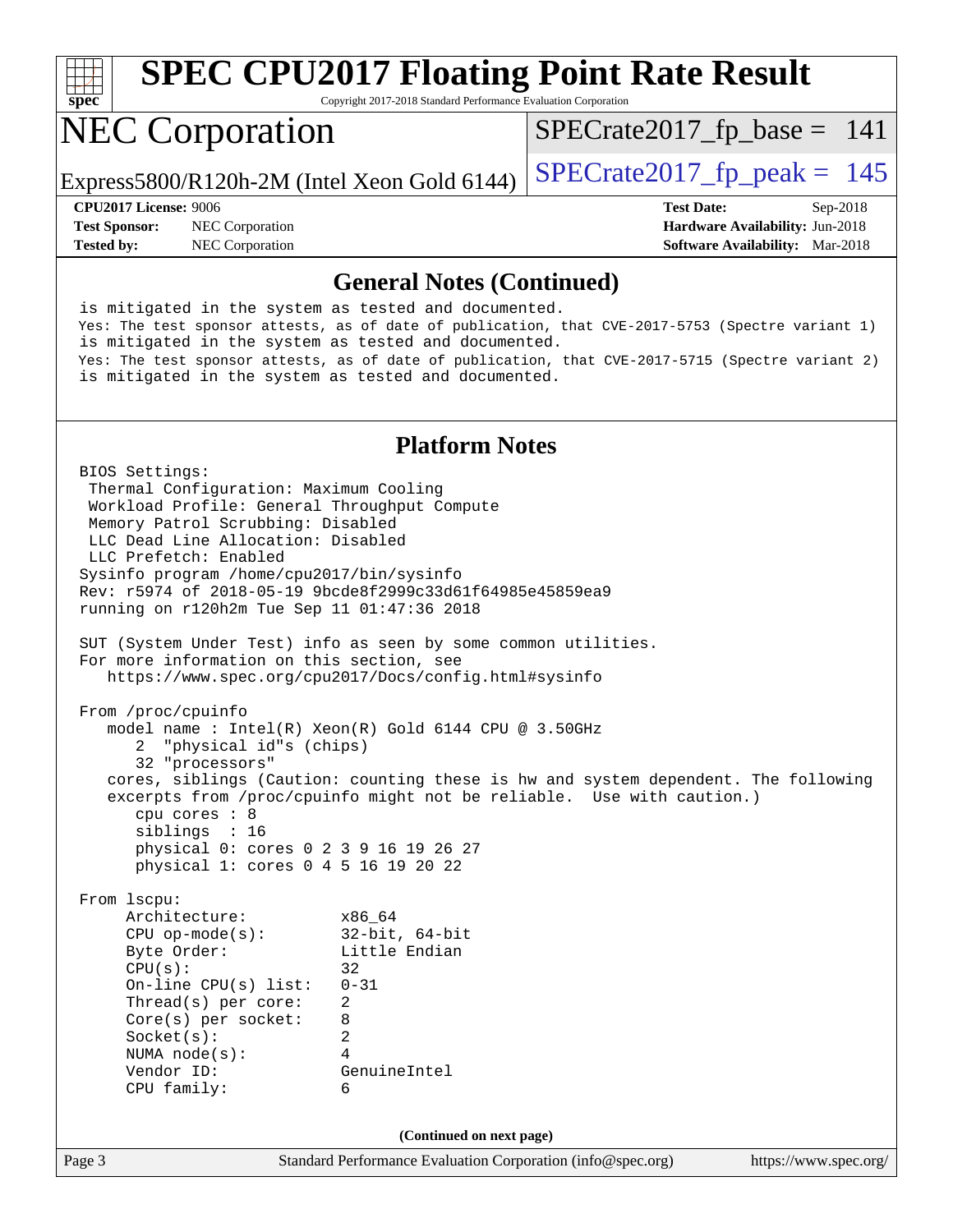

Copyright 2017-2018 Standard Performance Evaluation Corporation

## NEC Corporation

[SPECrate2017\\_fp\\_base =](http://www.spec.org/auto/cpu2017/Docs/result-fields.html#SPECrate2017fpbase) 141

Express5800/R120h-2M (Intel Xeon Gold 6144)  $\left|$  [SPECrate2017\\_fp\\_peak =](http://www.spec.org/auto/cpu2017/Docs/result-fields.html#SPECrate2017fppeak) 145

**[Tested by:](http://www.spec.org/auto/cpu2017/Docs/result-fields.html#Testedby)** NEC Corporation **[Software Availability:](http://www.spec.org/auto/cpu2017/Docs/result-fields.html#SoftwareAvailability)** Mar-2018

**[CPU2017 License:](http://www.spec.org/auto/cpu2017/Docs/result-fields.html#CPU2017License)** 9006 **[Test Date:](http://www.spec.org/auto/cpu2017/Docs/result-fields.html#TestDate)** Sep-2018 **[Test Sponsor:](http://www.spec.org/auto/cpu2017/Docs/result-fields.html#TestSponsor)** NEC Corporation **[Hardware Availability:](http://www.spec.org/auto/cpu2017/Docs/result-fields.html#HardwareAvailability)** Jun-2018

### **[Platform Notes \(Continued\)](http://www.spec.org/auto/cpu2017/Docs/result-fields.html#PlatformNotes)**

| Model:                             | 85                                                                                   |
|------------------------------------|--------------------------------------------------------------------------------------|
| Model name:                        | $Intel(R) Xeon(R) Gold 6144 CPU @ 3.50GHz$                                           |
| Stepping:                          | 4                                                                                    |
| CPU MHz:                           | 3500.000                                                                             |
| BogoMIPS:                          | 7000.00                                                                              |
| Virtualization:                    | $VT - x$                                                                             |
|                                    |                                                                                      |
| L1d cache:                         | 32K                                                                                  |
| Lli cache:                         | 32K                                                                                  |
| $L2$ cache:                        | 1024K                                                                                |
| $L3$ cache:                        | 25344K                                                                               |
| NUMA node0 $CPU(s): 0-3, 16-19$    |                                                                                      |
| NUMA nodel $CPU(s):$ 4-7, 20-23    |                                                                                      |
| NUMA node2 $CPU(s): 8-11, 24-27$   |                                                                                      |
| NUMA $node3$ CPU $(s)$ :           | $12 - 15, 28 - 31$                                                                   |
| Flags:                             | fpu vme de pse tsc msr pae mce cx8 apic sep mtrr pge mca cmov                        |
|                                    | pat pse36 clflush dts acpi mmx fxsr sse sse2 ss ht tm pbe syscall nx pdpe1gb rdtscp  |
|                                    | lm constant_tsc art arch_perfmon pebs bts rep_good nopl xtopology nonstop_tsc        |
|                                    | aperfmperf eagerfpu pni pclmulqdq dtes64 monitor ds_cpl vmx smx est tm2 ssse3 fma    |
|                                    | cx16 xtpr pdcm pcid dca sse4_1 sse4_2 x2apic movbe popcnt tsc_deadline_timer aes     |
|                                    | xsave avx f16c rdrand lahf_lm abm 3dnowprefetch epb cat_13 cdp_13 invpcid_single     |
|                                    | intel_pt spec_ctrl ibpb_support tpr_shadow vnmi flexpriority ept vpid fsgsbase       |
|                                    | tsc_adjust bmil hle avx2 smep bmi2 erms invpcid rtm cqm mpx rdt_a avx512f avx512dq   |
|                                    | rdseed adx smap clflushopt clwb avx512cd avx512bw avx512vl xsaveopt xsavec xgetbvl   |
|                                    |                                                                                      |
|                                    | com llc com occup llc com mbm total com mbm local dtherm ida arat pln pts            |
|                                    |                                                                                      |
| /proc/cpuinfo cache data           |                                                                                      |
| cache size : 25344 KB              |                                                                                      |
|                                    |                                                                                      |
|                                    | From numactl --hardware WARNING: a numactl 'node' might or might not correspond to a |
| physical chip.                     |                                                                                      |
| $available: 4 nodes (0-3)$         |                                                                                      |
| node 0 cpus: 0 1 2 3 16 17 18 19   |                                                                                      |
| node 0 size: 48811 MB              |                                                                                      |
| node 0 free: 47444 MB              |                                                                                      |
| node 1 cpus: 4 5 6 7 20 21 22 23   |                                                                                      |
| node 1 size: 49152 MB              |                                                                                      |
| node 1 free: 47917 MB              |                                                                                      |
| node 2 cpus: 8 9 10 11 24 25 26 27 |                                                                                      |
| node 2 size: 49152 MB              |                                                                                      |
|                                    |                                                                                      |

**(Continued on next page)**

node 2 free: 48019 MB

 node 3 size: 49151 MB node 3 free: 48016 MB

 node distances: node 0 1 2 3 0: 10 21 31 31 1: 21 10 31 31

node 3 cpus: 12 13 14 15 28 29 30 31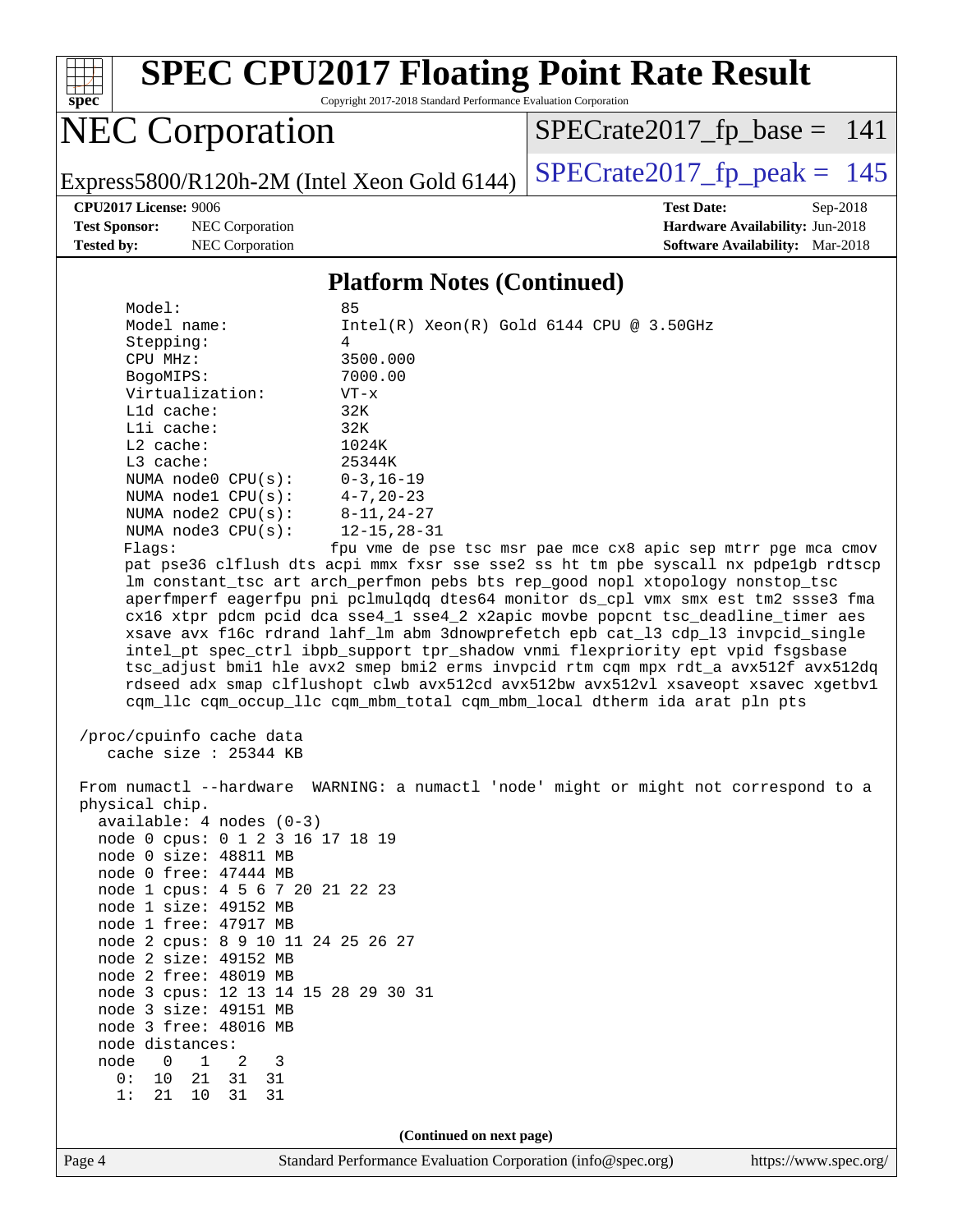| <b>SPEC CPU2017 Floating Point Rate Result</b><br>Copyright 2017-2018 Standard Performance Evaluation Corporation<br>spec <sup>®</sup>                                                                                                                                                                                                                                                                                                                                                                |                                                                                                            |
|-------------------------------------------------------------------------------------------------------------------------------------------------------------------------------------------------------------------------------------------------------------------------------------------------------------------------------------------------------------------------------------------------------------------------------------------------------------------------------------------------------|------------------------------------------------------------------------------------------------------------|
| <b>NEC Corporation</b>                                                                                                                                                                                                                                                                                                                                                                                                                                                                                | $SPECrate2017_fp\_base = 141$                                                                              |
| Express5800/R120h-2M (Intel Xeon Gold 6144)                                                                                                                                                                                                                                                                                                                                                                                                                                                           | $SPECrate2017fr peak = 145$                                                                                |
| <b>CPU2017 License: 9006</b><br><b>Test Sponsor:</b><br><b>NEC</b> Corporation<br><b>Tested by:</b><br>NEC Corporation                                                                                                                                                                                                                                                                                                                                                                                | <b>Test Date:</b><br>Sep-2018<br>Hardware Availability: Jun-2018<br><b>Software Availability:</b> Mar-2018 |
| <b>Platform Notes (Continued)</b>                                                                                                                                                                                                                                                                                                                                                                                                                                                                     |                                                                                                            |
| 2:<br>31 31 10<br>-21<br>3:<br>31<br>31 21<br>10                                                                                                                                                                                                                                                                                                                                                                                                                                                      |                                                                                                            |
| From /proc/meminfo<br>MemTotal:<br>197747604 kB<br>HugePages_Total:<br>0<br>Hugepagesize:<br>2048 kB                                                                                                                                                                                                                                                                                                                                                                                                  |                                                                                                            |
| From /etc/*release* /etc/*version*<br>os-release:<br>NAME="Red Hat Enterprise Linux Server"<br>VERSION="7.4 (Maipo)"<br>$ID="rhe1"$<br>ID LIKE="fedora"<br>VARIANT="Server"<br>VARIANT ID="server"<br>VERSION_ID="7.4"<br>PRETTY_NAME="Red Hat Enterprise Linux Server 7.4 (Maipo)"<br>redhat-release: Red Hat Enterprise Linux Server release 7.4 (Maipo)<br>system-release: Red Hat Enterprise Linux Server release 7.4 (Maipo)<br>system-release-cpe: cpe:/o:redhat:enterprise_linux:7.4:ga:server |                                                                                                            |
| uname $-a$ :<br>Linux r120h2m 3.10.0-693.21.1.el7.x86_64 #1 SMP Fri Feb 23 18:54:16 UTC 2018 x86_64<br>x86_64 x86_64 GNU/Linux                                                                                                                                                                                                                                                                                                                                                                        |                                                                                                            |
| Kernel self-reported vulnerability status:                                                                                                                                                                                                                                                                                                                                                                                                                                                            |                                                                                                            |
| CVE-2017-5754 (Meltdown):<br>Mitigation: PTI<br>CVE-2017-5753 (Spectre variant 1): Mitigation: Load fences<br>CVE-2017-5715 (Spectre variant 2): Mitigation: IBRS (kernel)                                                                                                                                                                                                                                                                                                                            |                                                                                                            |
| run-level 3 Sep 11 01:41                                                                                                                                                                                                                                                                                                                                                                                                                                                                              |                                                                                                            |
| SPEC is set to: /home/cpu2017<br>Filesystem Type Size Used Avail Use% Mounted on<br>/dev/sda3<br>ext4 909G 454G 409G 53% /                                                                                                                                                                                                                                                                                                                                                                            |                                                                                                            |
| Additional information from dmidecode follows. WARNING: Use caution when you interpret<br>this section. The 'dmidecode' program reads system data which is "intended to allow<br>hardware to be accurately determined", but the intent may not be met, as there are<br>frequent changes to hardware, firmware, and the "DMTF SMBIOS" standard.<br>BIOS NEC U30 02/15/2018<br>Memory:<br>24x HPE 876319-081 8 GB 2 rank 2666                                                                           |                                                                                                            |
| (End of data from sysinfo program)                                                                                                                                                                                                                                                                                                                                                                                                                                                                    |                                                                                                            |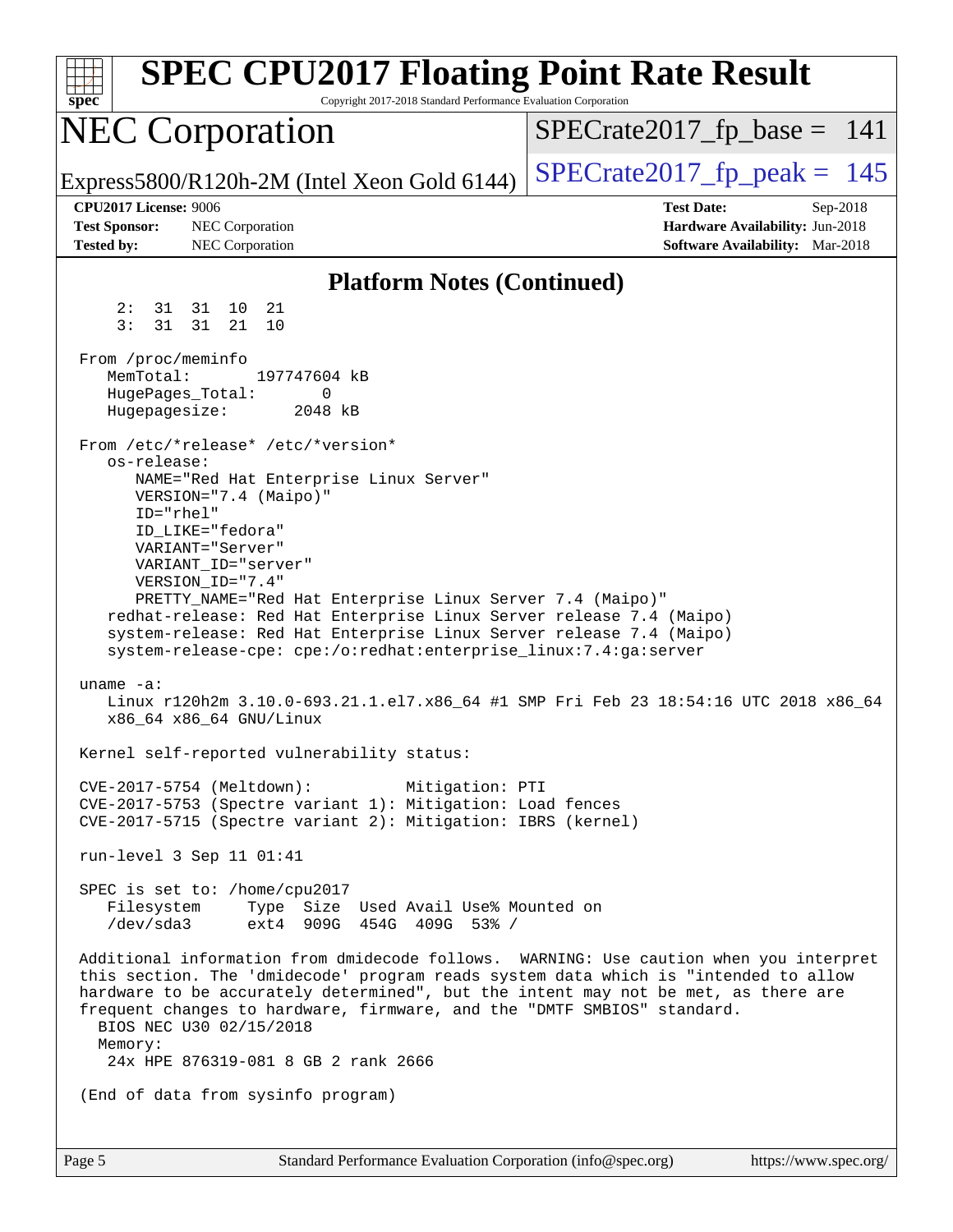| spe<br>U |  |  |  |  |  |
|----------|--|--|--|--|--|

Copyright 2017-2018 Standard Performance Evaluation Corporation

# NEC Corporation

[SPECrate2017\\_fp\\_base =](http://www.spec.org/auto/cpu2017/Docs/result-fields.html#SPECrate2017fpbase) 141

Express5800/R120h-2M (Intel Xeon Gold 6144)  $\left|$  [SPECrate2017\\_fp\\_peak =](http://www.spec.org/auto/cpu2017/Docs/result-fields.html#SPECrate2017fppeak) 145

**[CPU2017 License:](http://www.spec.org/auto/cpu2017/Docs/result-fields.html#CPU2017License)** 9006 **[Test Date:](http://www.spec.org/auto/cpu2017/Docs/result-fields.html#TestDate)** Sep-2018 **[Test Sponsor:](http://www.spec.org/auto/cpu2017/Docs/result-fields.html#TestSponsor)** NEC Corporation **[Hardware Availability:](http://www.spec.org/auto/cpu2017/Docs/result-fields.html#HardwareAvailability)** Jun-2018 **[Tested by:](http://www.spec.org/auto/cpu2017/Docs/result-fields.html#Testedby)** NEC Corporation **[Software Availability:](http://www.spec.org/auto/cpu2017/Docs/result-fields.html#SoftwareAvailability)** Mar-2018

### **[Compiler Version Notes](http://www.spec.org/auto/cpu2017/Docs/result-fields.html#CompilerVersionNotes)**

| Standard Performance Evaluation Corporation (info@spec.org)<br>https://www.spec.org/<br>Page 6                             |  |  |  |  |  |  |
|----------------------------------------------------------------------------------------------------------------------------|--|--|--|--|--|--|
| (Continued on next page)                                                                                                   |  |  |  |  |  |  |
|                                                                                                                            |  |  |  |  |  |  |
| icc (ICC) 18.0.2 20180210<br>Copyright (C) 1985-2018 Intel Corporation. All rights reserved.                               |  |  |  |  |  |  |
| ___________________<br>icpc (ICC) 18.0.2 20180210<br>Copyright (C) 1985-2018 Intel Corporation. All rights reserved.       |  |  |  |  |  |  |
| 511.povray_r(peak)<br>CC.                                                                                                  |  |  |  |  |  |  |
| Copyright (C) 1985-2018 Intel Corporation. All rights reserved.                                                            |  |  |  |  |  |  |
| icpc (ICC) 18.0.2 20180210<br>Copyright (C) 1985-2018 Intel Corporation. All rights reserved.<br>icc (ICC) 18.0.2 20180210 |  |  |  |  |  |  |
| CC 511.povray_r(base) 526.blender_r(base, peak)                                                                            |  |  |  |  |  |  |
| icpc (ICC) 18.0.2 20180210<br>Copyright (C) 1985-2018 Intel Corporation. All rights reserved.                              |  |  |  |  |  |  |
| $CXXC 508.namd_r (peak)$                                                                                                   |  |  |  |  |  |  |
| Copyright (C) 1985-2018 Intel Corporation. All rights reserved.                                                            |  |  |  |  |  |  |
| icpc (ICC) 18.0.2 20180210                                                                                                 |  |  |  |  |  |  |
| CXXC 508.namd_r(base) 510.parest_r(base, peak)                                                                             |  |  |  |  |  |  |
| icc (ICC) 18.0.2 20180210<br>Copyright (C) 1985-2018 Intel Corporation. All rights reserved.                               |  |  |  |  |  |  |
| $519.1bm_r(peak)$<br>CC.                                                                                                   |  |  |  |  |  |  |
| icc (ICC) 18.0.2 20180210<br>Copyright (C) 1985-2018 Intel Corporation. All rights reserved.                               |  |  |  |  |  |  |
| 519.1bm_r(base) 538.imagick_r(base, peak) 544.nab_r(base, peak)<br>CC.                                                     |  |  |  |  |  |  |
|                                                                                                                            |  |  |  |  |  |  |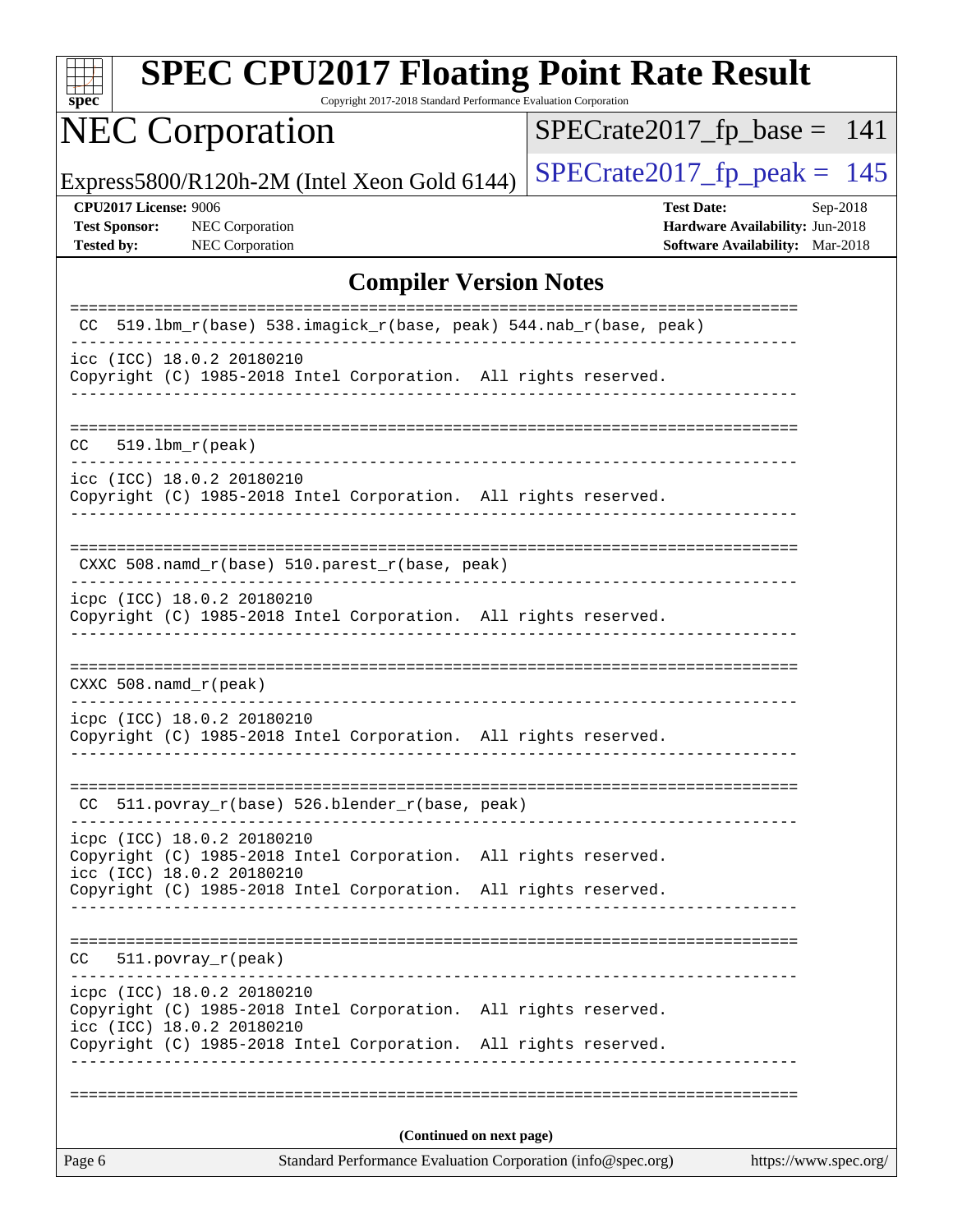| S<br>pe<br>v |  |  |  |  |  |
|--------------|--|--|--|--|--|

Copyright 2017-2018 Standard Performance Evaluation Corporation

# NEC Corporation

 $SPECTate2017_fp\_base = 141$ 

Express5800/R120h-2M (Intel Xeon Gold 6144)  $\left|$  [SPECrate2017\\_fp\\_peak =](http://www.spec.org/auto/cpu2017/Docs/result-fields.html#SPECrate2017fppeak) 145

**[CPU2017 License:](http://www.spec.org/auto/cpu2017/Docs/result-fields.html#CPU2017License)** 9006 **[Test Date:](http://www.spec.org/auto/cpu2017/Docs/result-fields.html#TestDate)** Sep-2018 **[Test Sponsor:](http://www.spec.org/auto/cpu2017/Docs/result-fields.html#TestSponsor)** NEC Corporation **[Hardware Availability:](http://www.spec.org/auto/cpu2017/Docs/result-fields.html#HardwareAvailability)** Jun-2018 **[Tested by:](http://www.spec.org/auto/cpu2017/Docs/result-fields.html#Testedby)** NEC Corporation **[Software Availability:](http://www.spec.org/auto/cpu2017/Docs/result-fields.html#SoftwareAvailability)** Mar-2018

### **[Compiler Version Notes \(Continued\)](http://www.spec.org/auto/cpu2017/Docs/result-fields.html#CompilerVersionNotes)**

FC 507.cactuBSSN r(base, peak) ----------------------------------------------------------------------------- icpc (ICC) 18.0.2 20180210 Copyright (C) 1985-2018 Intel Corporation. All rights reserved. icc (ICC) 18.0.2 20180210 Copyright (C) 1985-2018 Intel Corporation. All rights reserved. ifort (IFORT) 18.0.2 20180210 Copyright (C) 1985-2018 Intel Corporation. All rights reserved. ------------------------------------------------------------------------------ ============================================================================== FC 503.bwaves\_r(base, peak) 549.fotonik3d\_r(base, peak) 554.roms\_r(base) ----------------------------------------------------------------------------- ifort (IFORT) 18.0.2 20180210 Copyright (C) 1985-2018 Intel Corporation. All rights reserved. ------------------------------------------------------------------------------ ============================================================================== FC 554.roms\_r(peak) ----------------------------------------------------------------------------- ifort (IFORT) 18.0.2 20180210 Copyright (C) 1985-2018 Intel Corporation. All rights reserved. ------------------------------------------------------------------------------ ==============================================================================  $CC$  521.wrf $_r(base)$  527.cam $4_r(base)$ ----------------------------------------------------------------------------- ifort (IFORT) 18.0.2 20180210 Copyright (C) 1985-2018 Intel Corporation. All rights reserved. icc (ICC) 18.0.2 20180210 Copyright (C) 1985-2018 Intel Corporation. All rights reserved. ------------------------------------------------------------------------------ ==============================================================================  $CC = 521.wrf_r(peak) 527.cam4_r(peak)$ ----------------------------------------------------------------------------- ifort (IFORT) 18.0.2 20180210 Copyright (C) 1985-2018 Intel Corporation. All rights reserved. icc (ICC) 18.0.2 20180210 Copyright (C) 1985-2018 Intel Corporation. All rights reserved. ------------------------------------------------------------------------------

### **[Base Compiler Invocation](http://www.spec.org/auto/cpu2017/Docs/result-fields.html#BaseCompilerInvocation)**

[C benchmarks:](http://www.spec.org/auto/cpu2017/Docs/result-fields.html#Cbenchmarks) [icc -m64 -std=c11](http://www.spec.org/cpu2017/results/res2018q4/cpu2017-20180917-08894.flags.html#user_CCbase_intel_icc_64bit_c11_33ee0cdaae7deeeab2a9725423ba97205ce30f63b9926c2519791662299b76a0318f32ddfffdc46587804de3178b4f9328c46fa7c2b0cd779d7a61945c91cd35)

**(Continued on next page)**

Page 7 Standard Performance Evaluation Corporation [\(info@spec.org\)](mailto:info@spec.org) <https://www.spec.org/>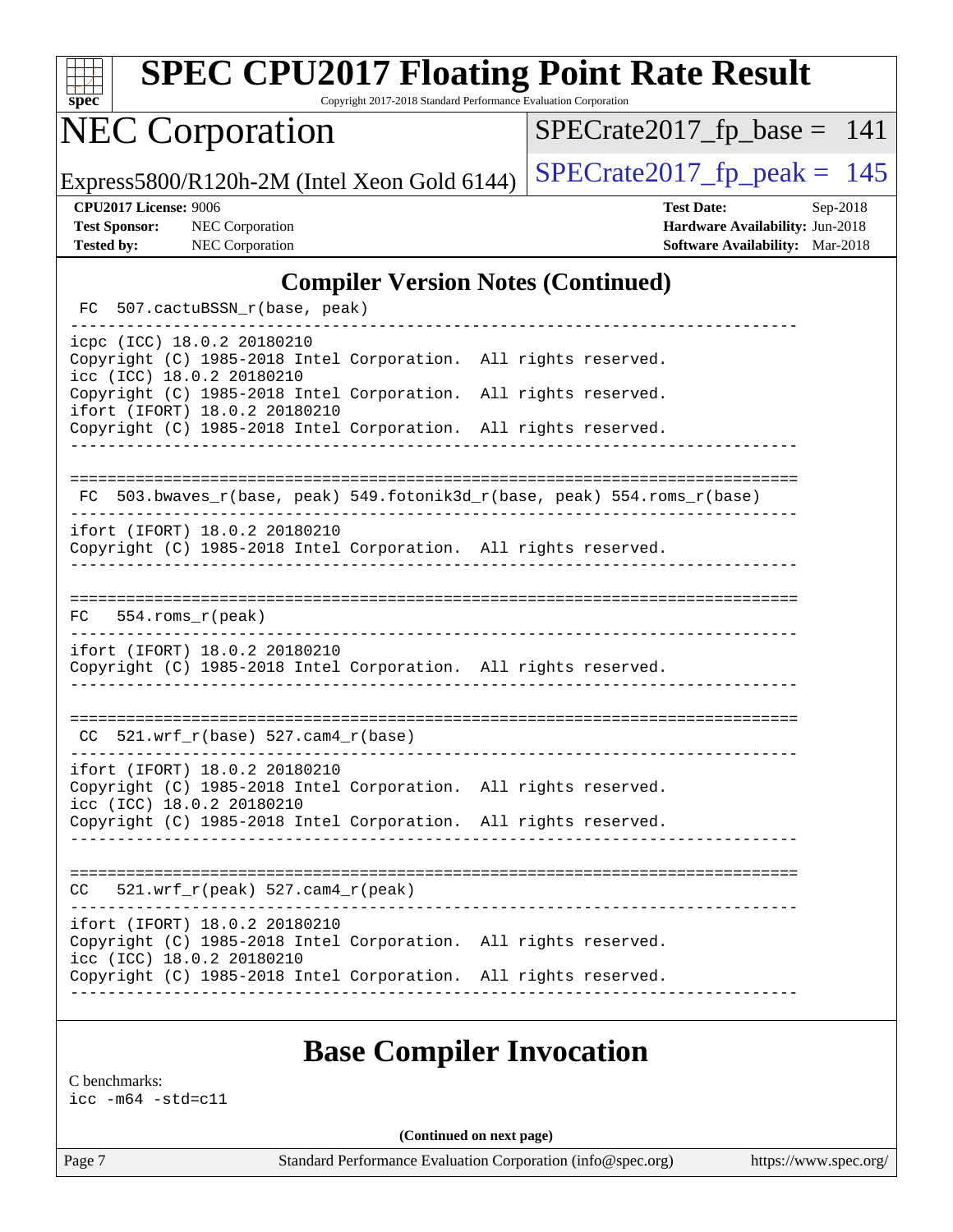

Copyright 2017-2018 Standard Performance Evaluation Corporation

## NEC Corporation

[SPECrate2017\\_fp\\_base =](http://www.spec.org/auto/cpu2017/Docs/result-fields.html#SPECrate2017fpbase) 141

Express5800/R120h-2M (Intel Xeon Gold 6144)  $\left|$  [SPECrate2017\\_fp\\_peak =](http://www.spec.org/auto/cpu2017/Docs/result-fields.html#SPECrate2017fppeak) 145

**[Test Sponsor:](http://www.spec.org/auto/cpu2017/Docs/result-fields.html#TestSponsor)** NEC Corporation **[Hardware Availability:](http://www.spec.org/auto/cpu2017/Docs/result-fields.html#HardwareAvailability)** Jun-2018 **[Tested by:](http://www.spec.org/auto/cpu2017/Docs/result-fields.html#Testedby)** NEC Corporation **[Software Availability:](http://www.spec.org/auto/cpu2017/Docs/result-fields.html#SoftwareAvailability)** Mar-2018

**[CPU2017 License:](http://www.spec.org/auto/cpu2017/Docs/result-fields.html#CPU2017License)** 9006 **[Test Date:](http://www.spec.org/auto/cpu2017/Docs/result-fields.html#TestDate)** Sep-2018

### **[Base Compiler Invocation \(Continued\)](http://www.spec.org/auto/cpu2017/Docs/result-fields.html#BaseCompilerInvocation)**

[C++ benchmarks](http://www.spec.org/auto/cpu2017/Docs/result-fields.html#CXXbenchmarks): [icpc -m64](http://www.spec.org/cpu2017/results/res2018q4/cpu2017-20180917-08894.flags.html#user_CXXbase_intel_icpc_64bit_4ecb2543ae3f1412ef961e0650ca070fec7b7afdcd6ed48761b84423119d1bf6bdf5cad15b44d48e7256388bc77273b966e5eb805aefd121eb22e9299b2ec9d9)

[Fortran benchmarks](http://www.spec.org/auto/cpu2017/Docs/result-fields.html#Fortranbenchmarks): [ifort -m64](http://www.spec.org/cpu2017/results/res2018q4/cpu2017-20180917-08894.flags.html#user_FCbase_intel_ifort_64bit_24f2bb282fbaeffd6157abe4f878425411749daecae9a33200eee2bee2fe76f3b89351d69a8130dd5949958ce389cf37ff59a95e7a40d588e8d3a57e0c3fd751)

[Benchmarks using both Fortran and C:](http://www.spec.org/auto/cpu2017/Docs/result-fields.html#BenchmarksusingbothFortranandC) [ifort -m64](http://www.spec.org/cpu2017/results/res2018q4/cpu2017-20180917-08894.flags.html#user_CC_FCbase_intel_ifort_64bit_24f2bb282fbaeffd6157abe4f878425411749daecae9a33200eee2bee2fe76f3b89351d69a8130dd5949958ce389cf37ff59a95e7a40d588e8d3a57e0c3fd751) [icc -m64 -std=c11](http://www.spec.org/cpu2017/results/res2018q4/cpu2017-20180917-08894.flags.html#user_CC_FCbase_intel_icc_64bit_c11_33ee0cdaae7deeeab2a9725423ba97205ce30f63b9926c2519791662299b76a0318f32ddfffdc46587804de3178b4f9328c46fa7c2b0cd779d7a61945c91cd35)

[Benchmarks using both C and C++](http://www.spec.org/auto/cpu2017/Docs/result-fields.html#BenchmarksusingbothCandCXX): [icpc -m64](http://www.spec.org/cpu2017/results/res2018q4/cpu2017-20180917-08894.flags.html#user_CC_CXXbase_intel_icpc_64bit_4ecb2543ae3f1412ef961e0650ca070fec7b7afdcd6ed48761b84423119d1bf6bdf5cad15b44d48e7256388bc77273b966e5eb805aefd121eb22e9299b2ec9d9) [icc -m64 -std=c11](http://www.spec.org/cpu2017/results/res2018q4/cpu2017-20180917-08894.flags.html#user_CC_CXXbase_intel_icc_64bit_c11_33ee0cdaae7deeeab2a9725423ba97205ce30f63b9926c2519791662299b76a0318f32ddfffdc46587804de3178b4f9328c46fa7c2b0cd779d7a61945c91cd35)

[Benchmarks using Fortran, C, and C++:](http://www.spec.org/auto/cpu2017/Docs/result-fields.html#BenchmarksusingFortranCandCXX) [icpc -m64](http://www.spec.org/cpu2017/results/res2018q4/cpu2017-20180917-08894.flags.html#user_CC_CXX_FCbase_intel_icpc_64bit_4ecb2543ae3f1412ef961e0650ca070fec7b7afdcd6ed48761b84423119d1bf6bdf5cad15b44d48e7256388bc77273b966e5eb805aefd121eb22e9299b2ec9d9) [icc -m64 -std=c11](http://www.spec.org/cpu2017/results/res2018q4/cpu2017-20180917-08894.flags.html#user_CC_CXX_FCbase_intel_icc_64bit_c11_33ee0cdaae7deeeab2a9725423ba97205ce30f63b9926c2519791662299b76a0318f32ddfffdc46587804de3178b4f9328c46fa7c2b0cd779d7a61945c91cd35) [ifort -m64](http://www.spec.org/cpu2017/results/res2018q4/cpu2017-20180917-08894.flags.html#user_CC_CXX_FCbase_intel_ifort_64bit_24f2bb282fbaeffd6157abe4f878425411749daecae9a33200eee2bee2fe76f3b89351d69a8130dd5949958ce389cf37ff59a95e7a40d588e8d3a57e0c3fd751)

### **[Base Portability Flags](http://www.spec.org/auto/cpu2017/Docs/result-fields.html#BasePortabilityFlags)**

 503.bwaves\_r: [-DSPEC\\_LP64](http://www.spec.org/cpu2017/results/res2018q4/cpu2017-20180917-08894.flags.html#suite_basePORTABILITY503_bwaves_r_DSPEC_LP64) 507.cactuBSSN\_r: [-DSPEC\\_LP64](http://www.spec.org/cpu2017/results/res2018q4/cpu2017-20180917-08894.flags.html#suite_basePORTABILITY507_cactuBSSN_r_DSPEC_LP64) 508.namd\_r: [-DSPEC\\_LP64](http://www.spec.org/cpu2017/results/res2018q4/cpu2017-20180917-08894.flags.html#suite_basePORTABILITY508_namd_r_DSPEC_LP64) 510.parest\_r: [-DSPEC\\_LP64](http://www.spec.org/cpu2017/results/res2018q4/cpu2017-20180917-08894.flags.html#suite_basePORTABILITY510_parest_r_DSPEC_LP64) 511.povray\_r: [-DSPEC\\_LP64](http://www.spec.org/cpu2017/results/res2018q4/cpu2017-20180917-08894.flags.html#suite_basePORTABILITY511_povray_r_DSPEC_LP64) 519.lbm\_r: [-DSPEC\\_LP64](http://www.spec.org/cpu2017/results/res2018q4/cpu2017-20180917-08894.flags.html#suite_basePORTABILITY519_lbm_r_DSPEC_LP64) 521.wrf\_r: [-DSPEC\\_LP64](http://www.spec.org/cpu2017/results/res2018q4/cpu2017-20180917-08894.flags.html#suite_basePORTABILITY521_wrf_r_DSPEC_LP64) [-DSPEC\\_CASE\\_FLAG](http://www.spec.org/cpu2017/results/res2018q4/cpu2017-20180917-08894.flags.html#b521.wrf_r_baseCPORTABILITY_DSPEC_CASE_FLAG) [-convert big\\_endian](http://www.spec.org/cpu2017/results/res2018q4/cpu2017-20180917-08894.flags.html#user_baseFPORTABILITY521_wrf_r_convert_big_endian_c3194028bc08c63ac5d04de18c48ce6d347e4e562e8892b8bdbdc0214820426deb8554edfa529a3fb25a586e65a3d812c835984020483e7e73212c4d31a38223) 526.blender\_r: [-DSPEC\\_LP64](http://www.spec.org/cpu2017/results/res2018q4/cpu2017-20180917-08894.flags.html#suite_basePORTABILITY526_blender_r_DSPEC_LP64) [-DSPEC\\_LINUX](http://www.spec.org/cpu2017/results/res2018q4/cpu2017-20180917-08894.flags.html#b526.blender_r_baseCPORTABILITY_DSPEC_LINUX) [-funsigned-char](http://www.spec.org/cpu2017/results/res2018q4/cpu2017-20180917-08894.flags.html#user_baseCPORTABILITY526_blender_r_force_uchar_40c60f00ab013830e2dd6774aeded3ff59883ba5a1fc5fc14077f794d777847726e2a5858cbc7672e36e1b067e7e5c1d9a74f7176df07886a243d7cc18edfe67) 527.cam4\_r: [-DSPEC\\_LP64](http://www.spec.org/cpu2017/results/res2018q4/cpu2017-20180917-08894.flags.html#suite_basePORTABILITY527_cam4_r_DSPEC_LP64) [-DSPEC\\_CASE\\_FLAG](http://www.spec.org/cpu2017/results/res2018q4/cpu2017-20180917-08894.flags.html#b527.cam4_r_baseCPORTABILITY_DSPEC_CASE_FLAG) 538.imagick\_r: [-DSPEC\\_LP64](http://www.spec.org/cpu2017/results/res2018q4/cpu2017-20180917-08894.flags.html#suite_basePORTABILITY538_imagick_r_DSPEC_LP64) 544.nab\_r: [-DSPEC\\_LP64](http://www.spec.org/cpu2017/results/res2018q4/cpu2017-20180917-08894.flags.html#suite_basePORTABILITY544_nab_r_DSPEC_LP64) 549.fotonik3d\_r: [-DSPEC\\_LP64](http://www.spec.org/cpu2017/results/res2018q4/cpu2017-20180917-08894.flags.html#suite_basePORTABILITY549_fotonik3d_r_DSPEC_LP64) 554.roms\_r: [-DSPEC\\_LP64](http://www.spec.org/cpu2017/results/res2018q4/cpu2017-20180917-08894.flags.html#suite_basePORTABILITY554_roms_r_DSPEC_LP64)

### **[Base Optimization Flags](http://www.spec.org/auto/cpu2017/Docs/result-fields.html#BaseOptimizationFlags)**

[C benchmarks](http://www.spec.org/auto/cpu2017/Docs/result-fields.html#Cbenchmarks):

[-xCORE-AVX2](http://www.spec.org/cpu2017/results/res2018q4/cpu2017-20180917-08894.flags.html#user_CCbase_f-xCORE-AVX2) [-ipo](http://www.spec.org/cpu2017/results/res2018q4/cpu2017-20180917-08894.flags.html#user_CCbase_f-ipo) [-O3](http://www.spec.org/cpu2017/results/res2018q4/cpu2017-20180917-08894.flags.html#user_CCbase_f-O3) [-no-prec-div](http://www.spec.org/cpu2017/results/res2018q4/cpu2017-20180917-08894.flags.html#user_CCbase_f-no-prec-div) [-qopt-prefetch](http://www.spec.org/cpu2017/results/res2018q4/cpu2017-20180917-08894.flags.html#user_CCbase_f-qopt-prefetch) [-ffinite-math-only](http://www.spec.org/cpu2017/results/res2018q4/cpu2017-20180917-08894.flags.html#user_CCbase_f_finite_math_only_cb91587bd2077682c4b38af759c288ed7c732db004271a9512da14a4f8007909a5f1427ecbf1a0fb78ff2a814402c6114ac565ca162485bbcae155b5e4258871) [-qopt-mem-layout-trans=3](http://www.spec.org/cpu2017/results/res2018q4/cpu2017-20180917-08894.flags.html#user_CCbase_f-qopt-mem-layout-trans_de80db37974c74b1f0e20d883f0b675c88c3b01e9d123adea9b28688d64333345fb62bc4a798493513fdb68f60282f9a726aa07f478b2f7113531aecce732043)

### [C++ benchmarks:](http://www.spec.org/auto/cpu2017/Docs/result-fields.html#CXXbenchmarks)

[-xCORE-AVX2](http://www.spec.org/cpu2017/results/res2018q4/cpu2017-20180917-08894.flags.html#user_CXXbase_f-xCORE-AVX2) [-ipo](http://www.spec.org/cpu2017/results/res2018q4/cpu2017-20180917-08894.flags.html#user_CXXbase_f-ipo) [-O3](http://www.spec.org/cpu2017/results/res2018q4/cpu2017-20180917-08894.flags.html#user_CXXbase_f-O3) [-no-prec-div](http://www.spec.org/cpu2017/results/res2018q4/cpu2017-20180917-08894.flags.html#user_CXXbase_f-no-prec-div) [-qopt-prefetch](http://www.spec.org/cpu2017/results/res2018q4/cpu2017-20180917-08894.flags.html#user_CXXbase_f-qopt-prefetch) [-ffinite-math-only](http://www.spec.org/cpu2017/results/res2018q4/cpu2017-20180917-08894.flags.html#user_CXXbase_f_finite_math_only_cb91587bd2077682c4b38af759c288ed7c732db004271a9512da14a4f8007909a5f1427ecbf1a0fb78ff2a814402c6114ac565ca162485bbcae155b5e4258871) [-qopt-mem-layout-trans=3](http://www.spec.org/cpu2017/results/res2018q4/cpu2017-20180917-08894.flags.html#user_CXXbase_f-qopt-mem-layout-trans_de80db37974c74b1f0e20d883f0b675c88c3b01e9d123adea9b28688d64333345fb62bc4a798493513fdb68f60282f9a726aa07f478b2f7113531aecce732043)

**(Continued on next page)**

Page 8 Standard Performance Evaluation Corporation [\(info@spec.org\)](mailto:info@spec.org) <https://www.spec.org/>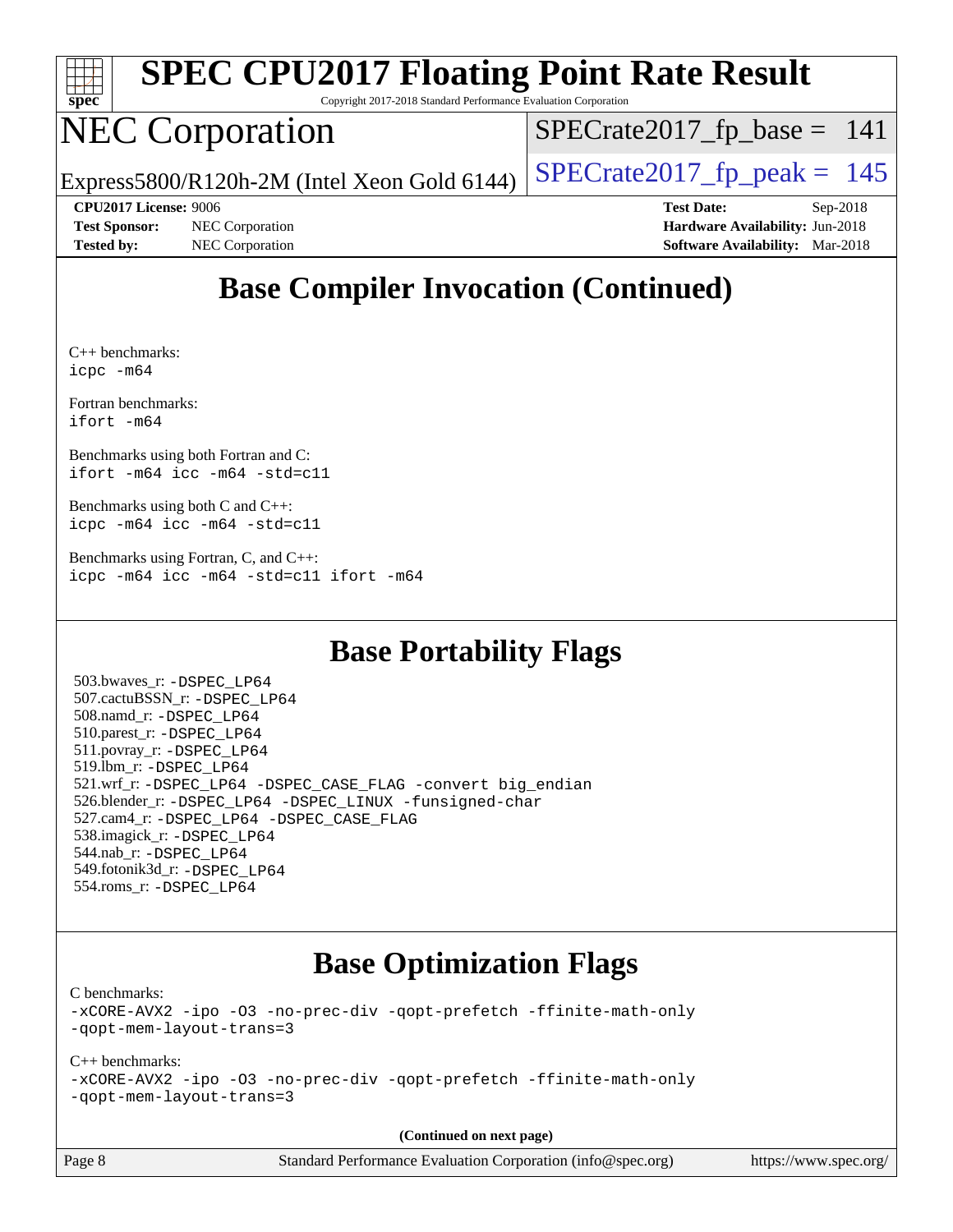

Copyright 2017-2018 Standard Performance Evaluation Corporation

## NEC Corporation

 $SPECTate2017_fp\_base = 141$ 

Express5800/R120h-2M (Intel Xeon Gold 6144)  $\left|$  [SPECrate2017\\_fp\\_peak =](http://www.spec.org/auto/cpu2017/Docs/result-fields.html#SPECrate2017fppeak) 145

**[Test Sponsor:](http://www.spec.org/auto/cpu2017/Docs/result-fields.html#TestSponsor)** NEC Corporation **[Hardware Availability:](http://www.spec.org/auto/cpu2017/Docs/result-fields.html#HardwareAvailability)** Jun-2018 **[Tested by:](http://www.spec.org/auto/cpu2017/Docs/result-fields.html#Testedby)** NEC Corporation **[Software Availability:](http://www.spec.org/auto/cpu2017/Docs/result-fields.html#SoftwareAvailability)** Mar-2018

**[CPU2017 License:](http://www.spec.org/auto/cpu2017/Docs/result-fields.html#CPU2017License)** 9006 **[Test Date:](http://www.spec.org/auto/cpu2017/Docs/result-fields.html#TestDate)** Sep-2018

## **[Base Optimization Flags \(Continued\)](http://www.spec.org/auto/cpu2017/Docs/result-fields.html#BaseOptimizationFlags)**

[Fortran benchmarks](http://www.spec.org/auto/cpu2017/Docs/result-fields.html#Fortranbenchmarks):

[-xCORE-AVX2](http://www.spec.org/cpu2017/results/res2018q4/cpu2017-20180917-08894.flags.html#user_FCbase_f-xCORE-AVX2) [-ipo](http://www.spec.org/cpu2017/results/res2018q4/cpu2017-20180917-08894.flags.html#user_FCbase_f-ipo) [-O3](http://www.spec.org/cpu2017/results/res2018q4/cpu2017-20180917-08894.flags.html#user_FCbase_f-O3) [-no-prec-div](http://www.spec.org/cpu2017/results/res2018q4/cpu2017-20180917-08894.flags.html#user_FCbase_f-no-prec-div) [-qopt-prefetch](http://www.spec.org/cpu2017/results/res2018q4/cpu2017-20180917-08894.flags.html#user_FCbase_f-qopt-prefetch) [-ffinite-math-only](http://www.spec.org/cpu2017/results/res2018q4/cpu2017-20180917-08894.flags.html#user_FCbase_f_finite_math_only_cb91587bd2077682c4b38af759c288ed7c732db004271a9512da14a4f8007909a5f1427ecbf1a0fb78ff2a814402c6114ac565ca162485bbcae155b5e4258871) [-qopt-mem-layout-trans=3](http://www.spec.org/cpu2017/results/res2018q4/cpu2017-20180917-08894.flags.html#user_FCbase_f-qopt-mem-layout-trans_de80db37974c74b1f0e20d883f0b675c88c3b01e9d123adea9b28688d64333345fb62bc4a798493513fdb68f60282f9a726aa07f478b2f7113531aecce732043) [-auto](http://www.spec.org/cpu2017/results/res2018q4/cpu2017-20180917-08894.flags.html#user_FCbase_f-auto) [-nostandard-realloc-lhs](http://www.spec.org/cpu2017/results/res2018q4/cpu2017-20180917-08894.flags.html#user_FCbase_f_2003_std_realloc_82b4557e90729c0f113870c07e44d33d6f5a304b4f63d4c15d2d0f1fab99f5daaed73bdb9275d9ae411527f28b936061aa8b9c8f2d63842963b95c9dd6426b8a)

[Benchmarks using both Fortran and C](http://www.spec.org/auto/cpu2017/Docs/result-fields.html#BenchmarksusingbothFortranandC):

[-xCORE-AVX2](http://www.spec.org/cpu2017/results/res2018q4/cpu2017-20180917-08894.flags.html#user_CC_FCbase_f-xCORE-AVX2) [-ipo](http://www.spec.org/cpu2017/results/res2018q4/cpu2017-20180917-08894.flags.html#user_CC_FCbase_f-ipo) [-O3](http://www.spec.org/cpu2017/results/res2018q4/cpu2017-20180917-08894.flags.html#user_CC_FCbase_f-O3) [-no-prec-div](http://www.spec.org/cpu2017/results/res2018q4/cpu2017-20180917-08894.flags.html#user_CC_FCbase_f-no-prec-div) [-qopt-prefetch](http://www.spec.org/cpu2017/results/res2018q4/cpu2017-20180917-08894.flags.html#user_CC_FCbase_f-qopt-prefetch) [-ffinite-math-only](http://www.spec.org/cpu2017/results/res2018q4/cpu2017-20180917-08894.flags.html#user_CC_FCbase_f_finite_math_only_cb91587bd2077682c4b38af759c288ed7c732db004271a9512da14a4f8007909a5f1427ecbf1a0fb78ff2a814402c6114ac565ca162485bbcae155b5e4258871) [-qopt-mem-layout-trans=3](http://www.spec.org/cpu2017/results/res2018q4/cpu2017-20180917-08894.flags.html#user_CC_FCbase_f-qopt-mem-layout-trans_de80db37974c74b1f0e20d883f0b675c88c3b01e9d123adea9b28688d64333345fb62bc4a798493513fdb68f60282f9a726aa07f478b2f7113531aecce732043) [-auto](http://www.spec.org/cpu2017/results/res2018q4/cpu2017-20180917-08894.flags.html#user_CC_FCbase_f-auto) [-nostandard-realloc-lhs](http://www.spec.org/cpu2017/results/res2018q4/cpu2017-20180917-08894.flags.html#user_CC_FCbase_f_2003_std_realloc_82b4557e90729c0f113870c07e44d33d6f5a304b4f63d4c15d2d0f1fab99f5daaed73bdb9275d9ae411527f28b936061aa8b9c8f2d63842963b95c9dd6426b8a)

[Benchmarks using both C and C++](http://www.spec.org/auto/cpu2017/Docs/result-fields.html#BenchmarksusingbothCandCXX): [-xCORE-AVX2](http://www.spec.org/cpu2017/results/res2018q4/cpu2017-20180917-08894.flags.html#user_CC_CXXbase_f-xCORE-AVX2) [-ipo](http://www.spec.org/cpu2017/results/res2018q4/cpu2017-20180917-08894.flags.html#user_CC_CXXbase_f-ipo) [-O3](http://www.spec.org/cpu2017/results/res2018q4/cpu2017-20180917-08894.flags.html#user_CC_CXXbase_f-O3) [-no-prec-div](http://www.spec.org/cpu2017/results/res2018q4/cpu2017-20180917-08894.flags.html#user_CC_CXXbase_f-no-prec-div) [-qopt-prefetch](http://www.spec.org/cpu2017/results/res2018q4/cpu2017-20180917-08894.flags.html#user_CC_CXXbase_f-qopt-prefetch) [-ffinite-math-only](http://www.spec.org/cpu2017/results/res2018q4/cpu2017-20180917-08894.flags.html#user_CC_CXXbase_f_finite_math_only_cb91587bd2077682c4b38af759c288ed7c732db004271a9512da14a4f8007909a5f1427ecbf1a0fb78ff2a814402c6114ac565ca162485bbcae155b5e4258871) [-qopt-mem-layout-trans=3](http://www.spec.org/cpu2017/results/res2018q4/cpu2017-20180917-08894.flags.html#user_CC_CXXbase_f-qopt-mem-layout-trans_de80db37974c74b1f0e20d883f0b675c88c3b01e9d123adea9b28688d64333345fb62bc4a798493513fdb68f60282f9a726aa07f478b2f7113531aecce732043)

[Benchmarks using Fortran, C, and C++:](http://www.spec.org/auto/cpu2017/Docs/result-fields.html#BenchmarksusingFortranCandCXX) [-xCORE-AVX2](http://www.spec.org/cpu2017/results/res2018q4/cpu2017-20180917-08894.flags.html#user_CC_CXX_FCbase_f-xCORE-AVX2) [-ipo](http://www.spec.org/cpu2017/results/res2018q4/cpu2017-20180917-08894.flags.html#user_CC_CXX_FCbase_f-ipo) [-O3](http://www.spec.org/cpu2017/results/res2018q4/cpu2017-20180917-08894.flags.html#user_CC_CXX_FCbase_f-O3) [-no-prec-div](http://www.spec.org/cpu2017/results/res2018q4/cpu2017-20180917-08894.flags.html#user_CC_CXX_FCbase_f-no-prec-div) [-qopt-prefetch](http://www.spec.org/cpu2017/results/res2018q4/cpu2017-20180917-08894.flags.html#user_CC_CXX_FCbase_f-qopt-prefetch) [-ffinite-math-only](http://www.spec.org/cpu2017/results/res2018q4/cpu2017-20180917-08894.flags.html#user_CC_CXX_FCbase_f_finite_math_only_cb91587bd2077682c4b38af759c288ed7c732db004271a9512da14a4f8007909a5f1427ecbf1a0fb78ff2a814402c6114ac565ca162485bbcae155b5e4258871) [-qopt-mem-layout-trans=3](http://www.spec.org/cpu2017/results/res2018q4/cpu2017-20180917-08894.flags.html#user_CC_CXX_FCbase_f-qopt-mem-layout-trans_de80db37974c74b1f0e20d883f0b675c88c3b01e9d123adea9b28688d64333345fb62bc4a798493513fdb68f60282f9a726aa07f478b2f7113531aecce732043) [-auto](http://www.spec.org/cpu2017/results/res2018q4/cpu2017-20180917-08894.flags.html#user_CC_CXX_FCbase_f-auto) [-nostandard-realloc-lhs](http://www.spec.org/cpu2017/results/res2018q4/cpu2017-20180917-08894.flags.html#user_CC_CXX_FCbase_f_2003_std_realloc_82b4557e90729c0f113870c07e44d33d6f5a304b4f63d4c15d2d0f1fab99f5daaed73bdb9275d9ae411527f28b936061aa8b9c8f2d63842963b95c9dd6426b8a)

### **[Peak Compiler Invocation](http://www.spec.org/auto/cpu2017/Docs/result-fields.html#PeakCompilerInvocation)**

[C benchmarks](http://www.spec.org/auto/cpu2017/Docs/result-fields.html#Cbenchmarks): [icc -m64 -std=c11](http://www.spec.org/cpu2017/results/res2018q4/cpu2017-20180917-08894.flags.html#user_CCpeak_intel_icc_64bit_c11_33ee0cdaae7deeeab2a9725423ba97205ce30f63b9926c2519791662299b76a0318f32ddfffdc46587804de3178b4f9328c46fa7c2b0cd779d7a61945c91cd35)

[C++ benchmarks:](http://www.spec.org/auto/cpu2017/Docs/result-fields.html#CXXbenchmarks) [icpc -m64](http://www.spec.org/cpu2017/results/res2018q4/cpu2017-20180917-08894.flags.html#user_CXXpeak_intel_icpc_64bit_4ecb2543ae3f1412ef961e0650ca070fec7b7afdcd6ed48761b84423119d1bf6bdf5cad15b44d48e7256388bc77273b966e5eb805aefd121eb22e9299b2ec9d9)

[Fortran benchmarks](http://www.spec.org/auto/cpu2017/Docs/result-fields.html#Fortranbenchmarks): [ifort -m64](http://www.spec.org/cpu2017/results/res2018q4/cpu2017-20180917-08894.flags.html#user_FCpeak_intel_ifort_64bit_24f2bb282fbaeffd6157abe4f878425411749daecae9a33200eee2bee2fe76f3b89351d69a8130dd5949958ce389cf37ff59a95e7a40d588e8d3a57e0c3fd751)

[Benchmarks using both Fortran and C](http://www.spec.org/auto/cpu2017/Docs/result-fields.html#BenchmarksusingbothFortranandC): [ifort -m64](http://www.spec.org/cpu2017/results/res2018q4/cpu2017-20180917-08894.flags.html#user_CC_FCpeak_intel_ifort_64bit_24f2bb282fbaeffd6157abe4f878425411749daecae9a33200eee2bee2fe76f3b89351d69a8130dd5949958ce389cf37ff59a95e7a40d588e8d3a57e0c3fd751) [icc -m64 -std=c11](http://www.spec.org/cpu2017/results/res2018q4/cpu2017-20180917-08894.flags.html#user_CC_FCpeak_intel_icc_64bit_c11_33ee0cdaae7deeeab2a9725423ba97205ce30f63b9926c2519791662299b76a0318f32ddfffdc46587804de3178b4f9328c46fa7c2b0cd779d7a61945c91cd35)

[Benchmarks using both C and C++](http://www.spec.org/auto/cpu2017/Docs/result-fields.html#BenchmarksusingbothCandCXX): [icpc -m64](http://www.spec.org/cpu2017/results/res2018q4/cpu2017-20180917-08894.flags.html#user_CC_CXXpeak_intel_icpc_64bit_4ecb2543ae3f1412ef961e0650ca070fec7b7afdcd6ed48761b84423119d1bf6bdf5cad15b44d48e7256388bc77273b966e5eb805aefd121eb22e9299b2ec9d9) [icc -m64 -std=c11](http://www.spec.org/cpu2017/results/res2018q4/cpu2017-20180917-08894.flags.html#user_CC_CXXpeak_intel_icc_64bit_c11_33ee0cdaae7deeeab2a9725423ba97205ce30f63b9926c2519791662299b76a0318f32ddfffdc46587804de3178b4f9328c46fa7c2b0cd779d7a61945c91cd35)

[Benchmarks using Fortran, C, and C++:](http://www.spec.org/auto/cpu2017/Docs/result-fields.html#BenchmarksusingFortranCandCXX) [icpc -m64](http://www.spec.org/cpu2017/results/res2018q4/cpu2017-20180917-08894.flags.html#user_CC_CXX_FCpeak_intel_icpc_64bit_4ecb2543ae3f1412ef961e0650ca070fec7b7afdcd6ed48761b84423119d1bf6bdf5cad15b44d48e7256388bc77273b966e5eb805aefd121eb22e9299b2ec9d9) [icc -m64 -std=c11](http://www.spec.org/cpu2017/results/res2018q4/cpu2017-20180917-08894.flags.html#user_CC_CXX_FCpeak_intel_icc_64bit_c11_33ee0cdaae7deeeab2a9725423ba97205ce30f63b9926c2519791662299b76a0318f32ddfffdc46587804de3178b4f9328c46fa7c2b0cd779d7a61945c91cd35) [ifort -m64](http://www.spec.org/cpu2017/results/res2018q4/cpu2017-20180917-08894.flags.html#user_CC_CXX_FCpeak_intel_ifort_64bit_24f2bb282fbaeffd6157abe4f878425411749daecae9a33200eee2bee2fe76f3b89351d69a8130dd5949958ce389cf37ff59a95e7a40d588e8d3a57e0c3fd751)

### **[Peak Portability Flags](http://www.spec.org/auto/cpu2017/Docs/result-fields.html#PeakPortabilityFlags)**

Same as Base Portability Flags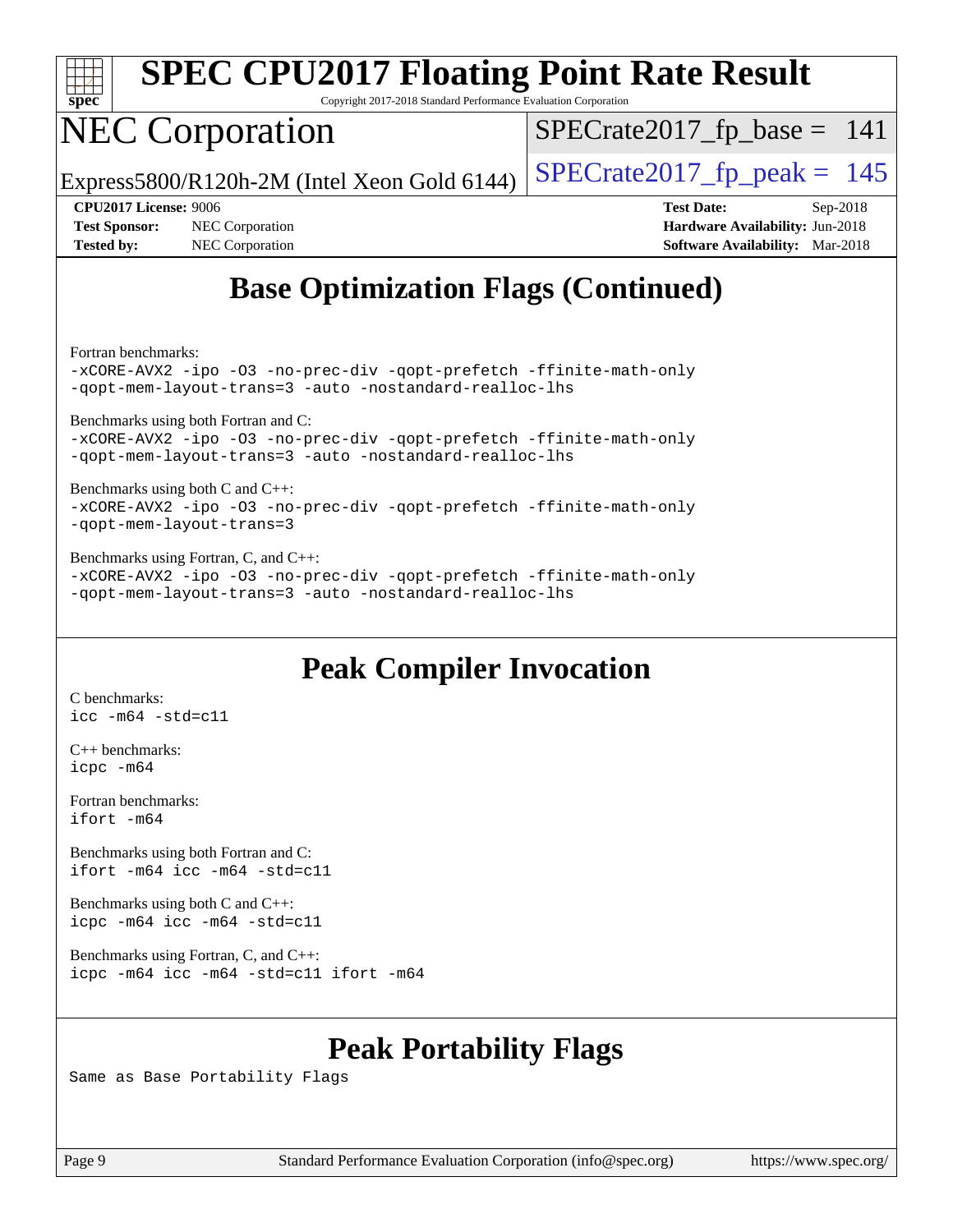| spec |  |  |  |  |  |
|------|--|--|--|--|--|

Copyright 2017-2018 Standard Performance Evaluation Corporation

## NEC Corporation

 $SPECrate2017_fp\_base = 141$ 

Express5800/R120h-2M (Intel Xeon Gold 6144)  $\left|$  [SPECrate2017\\_fp\\_peak =](http://www.spec.org/auto/cpu2017/Docs/result-fields.html#SPECrate2017fppeak) 145

**[Tested by:](http://www.spec.org/auto/cpu2017/Docs/result-fields.html#Testedby)** NEC Corporation **[Software Availability:](http://www.spec.org/auto/cpu2017/Docs/result-fields.html#SoftwareAvailability)** Mar-2018

**[CPU2017 License:](http://www.spec.org/auto/cpu2017/Docs/result-fields.html#CPU2017License)** 9006 **[Test Date:](http://www.spec.org/auto/cpu2017/Docs/result-fields.html#TestDate)** Sep-2018 **[Test Sponsor:](http://www.spec.org/auto/cpu2017/Docs/result-fields.html#TestSponsor)** NEC Corporation **[Hardware Availability:](http://www.spec.org/auto/cpu2017/Docs/result-fields.html#HardwareAvailability)** Jun-2018

## **[Peak Optimization Flags](http://www.spec.org/auto/cpu2017/Docs/result-fields.html#PeakOptimizationFlags)**

```
C benchmarks:
```
 519.lbm\_r: [-prof-gen](http://www.spec.org/cpu2017/results/res2018q4/cpu2017-20180917-08894.flags.html#user_peakPASS1_CFLAGSPASS1_LDFLAGS519_lbm_r_prof_gen_5aa4926d6013ddb2a31985c654b3eb18169fc0c6952a63635c234f711e6e63dd76e94ad52365559451ec499a2cdb89e4dc58ba4c67ef54ca681ffbe1461d6b36)(pass 1) [-prof-use](http://www.spec.org/cpu2017/results/res2018q4/cpu2017-20180917-08894.flags.html#user_peakPASS2_CFLAGSPASS2_LDFLAGS519_lbm_r_prof_use_1a21ceae95f36a2b53c25747139a6c16ca95bd9def2a207b4f0849963b97e94f5260e30a0c64f4bb623698870e679ca08317ef8150905d41bd88c6f78df73f19)(pass 2) [-ipo](http://www.spec.org/cpu2017/results/res2018q4/cpu2017-20180917-08894.flags.html#user_peakPASS1_COPTIMIZEPASS2_COPTIMIZE519_lbm_r_f-ipo) [-xCORE-AVX2](http://www.spec.org/cpu2017/results/res2018q4/cpu2017-20180917-08894.flags.html#user_peakPASS2_COPTIMIZE519_lbm_r_f-xCORE-AVX2) [-O3](http://www.spec.org/cpu2017/results/res2018q4/cpu2017-20180917-08894.flags.html#user_peakPASS1_COPTIMIZEPASS2_COPTIMIZE519_lbm_r_f-O3) [-no-prec-div](http://www.spec.org/cpu2017/results/res2018q4/cpu2017-20180917-08894.flags.html#user_peakPASS1_COPTIMIZEPASS2_COPTIMIZE519_lbm_r_f-no-prec-div) [-qopt-prefetch](http://www.spec.org/cpu2017/results/res2018q4/cpu2017-20180917-08894.flags.html#user_peakPASS1_COPTIMIZEPASS2_COPTIMIZE519_lbm_r_f-qopt-prefetch) [-ffinite-math-only](http://www.spec.org/cpu2017/results/res2018q4/cpu2017-20180917-08894.flags.html#user_peakPASS1_COPTIMIZEPASS2_COPTIMIZE519_lbm_r_f_finite_math_only_cb91587bd2077682c4b38af759c288ed7c732db004271a9512da14a4f8007909a5f1427ecbf1a0fb78ff2a814402c6114ac565ca162485bbcae155b5e4258871) [-qopt-mem-layout-trans=3](http://www.spec.org/cpu2017/results/res2018q4/cpu2017-20180917-08894.flags.html#user_peakPASS1_COPTIMIZEPASS2_COPTIMIZE519_lbm_r_f-qopt-mem-layout-trans_de80db37974c74b1f0e20d883f0b675c88c3b01e9d123adea9b28688d64333345fb62bc4a798493513fdb68f60282f9a726aa07f478b2f7113531aecce732043) 538.imagick\_r: [-xCORE-AVX2](http://www.spec.org/cpu2017/results/res2018q4/cpu2017-20180917-08894.flags.html#user_peakCOPTIMIZE538_imagick_r_f-xCORE-AVX2) [-ipo](http://www.spec.org/cpu2017/results/res2018q4/cpu2017-20180917-08894.flags.html#user_peakCOPTIMIZE538_imagick_r_f-ipo) [-O3](http://www.spec.org/cpu2017/results/res2018q4/cpu2017-20180917-08894.flags.html#user_peakCOPTIMIZE538_imagick_r_f-O3) [-no-prec-div](http://www.spec.org/cpu2017/results/res2018q4/cpu2017-20180917-08894.flags.html#user_peakCOPTIMIZE538_imagick_r_f-no-prec-div) [-qopt-prefetch](http://www.spec.org/cpu2017/results/res2018q4/cpu2017-20180917-08894.flags.html#user_peakCOPTIMIZE538_imagick_r_f-qopt-prefetch) [-ffinite-math-only](http://www.spec.org/cpu2017/results/res2018q4/cpu2017-20180917-08894.flags.html#user_peakCOPTIMIZE538_imagick_r_f_finite_math_only_cb91587bd2077682c4b38af759c288ed7c732db004271a9512da14a4f8007909a5f1427ecbf1a0fb78ff2a814402c6114ac565ca162485bbcae155b5e4258871) [-qopt-mem-layout-trans=3](http://www.spec.org/cpu2017/results/res2018q4/cpu2017-20180917-08894.flags.html#user_peakCOPTIMIZE538_imagick_r_f-qopt-mem-layout-trans_de80db37974c74b1f0e20d883f0b675c88c3b01e9d123adea9b28688d64333345fb62bc4a798493513fdb68f60282f9a726aa07f478b2f7113531aecce732043) 544.nab\_r: Same as 538.imagick\_r [C++ benchmarks](http://www.spec.org/auto/cpu2017/Docs/result-fields.html#CXXbenchmarks): 508.namd\_r: [-prof-gen](http://www.spec.org/cpu2017/results/res2018q4/cpu2017-20180917-08894.flags.html#user_peakPASS1_CXXFLAGSPASS1_LDFLAGS508_namd_r_prof_gen_5aa4926d6013ddb2a31985c654b3eb18169fc0c6952a63635c234f711e6e63dd76e94ad52365559451ec499a2cdb89e4dc58ba4c67ef54ca681ffbe1461d6b36)(pass 1) [-prof-use](http://www.spec.org/cpu2017/results/res2018q4/cpu2017-20180917-08894.flags.html#user_peakPASS2_CXXFLAGSPASS2_LDFLAGS508_namd_r_prof_use_1a21ceae95f36a2b53c25747139a6c16ca95bd9def2a207b4f0849963b97e94f5260e30a0c64f4bb623698870e679ca08317ef8150905d41bd88c6f78df73f19)(pass 2) [-ipo](http://www.spec.org/cpu2017/results/res2018q4/cpu2017-20180917-08894.flags.html#user_peakPASS1_CXXOPTIMIZEPASS2_CXXOPTIMIZE508_namd_r_f-ipo) [-xCORE-AVX2](http://www.spec.org/cpu2017/results/res2018q4/cpu2017-20180917-08894.flags.html#user_peakPASS2_CXXOPTIMIZE508_namd_r_f-xCORE-AVX2) [-O3](http://www.spec.org/cpu2017/results/res2018q4/cpu2017-20180917-08894.flags.html#user_peakPASS1_CXXOPTIMIZEPASS2_CXXOPTIMIZE508_namd_r_f-O3) [-no-prec-div](http://www.spec.org/cpu2017/results/res2018q4/cpu2017-20180917-08894.flags.html#user_peakPASS1_CXXOPTIMIZEPASS2_CXXOPTIMIZE508_namd_r_f-no-prec-div) [-qopt-prefetch](http://www.spec.org/cpu2017/results/res2018q4/cpu2017-20180917-08894.flags.html#user_peakPASS1_CXXOPTIMIZEPASS2_CXXOPTIMIZE508_namd_r_f-qopt-prefetch) [-ffinite-math-only](http://www.spec.org/cpu2017/results/res2018q4/cpu2017-20180917-08894.flags.html#user_peakPASS1_CXXOPTIMIZEPASS2_CXXOPTIMIZE508_namd_r_f_finite_math_only_cb91587bd2077682c4b38af759c288ed7c732db004271a9512da14a4f8007909a5f1427ecbf1a0fb78ff2a814402c6114ac565ca162485bbcae155b5e4258871) [-qopt-mem-layout-trans=3](http://www.spec.org/cpu2017/results/res2018q4/cpu2017-20180917-08894.flags.html#user_peakPASS1_CXXOPTIMIZEPASS2_CXXOPTIMIZE508_namd_r_f-qopt-mem-layout-trans_de80db37974c74b1f0e20d883f0b675c88c3b01e9d123adea9b28688d64333345fb62bc4a798493513fdb68f60282f9a726aa07f478b2f7113531aecce732043) 510.parest\_r: [-xCORE-AVX2](http://www.spec.org/cpu2017/results/res2018q4/cpu2017-20180917-08894.flags.html#user_peakCXXOPTIMIZE510_parest_r_f-xCORE-AVX2) [-ipo](http://www.spec.org/cpu2017/results/res2018q4/cpu2017-20180917-08894.flags.html#user_peakCXXOPTIMIZE510_parest_r_f-ipo) [-O3](http://www.spec.org/cpu2017/results/res2018q4/cpu2017-20180917-08894.flags.html#user_peakCXXOPTIMIZE510_parest_r_f-O3) [-no-prec-div](http://www.spec.org/cpu2017/results/res2018q4/cpu2017-20180917-08894.flags.html#user_peakCXXOPTIMIZE510_parest_r_f-no-prec-div) [-qopt-prefetch](http://www.spec.org/cpu2017/results/res2018q4/cpu2017-20180917-08894.flags.html#user_peakCXXOPTIMIZE510_parest_r_f-qopt-prefetch) [-ffinite-math-only](http://www.spec.org/cpu2017/results/res2018q4/cpu2017-20180917-08894.flags.html#user_peakCXXOPTIMIZE510_parest_r_f_finite_math_only_cb91587bd2077682c4b38af759c288ed7c732db004271a9512da14a4f8007909a5f1427ecbf1a0fb78ff2a814402c6114ac565ca162485bbcae155b5e4258871) [-qopt-mem-layout-trans=3](http://www.spec.org/cpu2017/results/res2018q4/cpu2017-20180917-08894.flags.html#user_peakCXXOPTIMIZE510_parest_r_f-qopt-mem-layout-trans_de80db37974c74b1f0e20d883f0b675c88c3b01e9d123adea9b28688d64333345fb62bc4a798493513fdb68f60282f9a726aa07f478b2f7113531aecce732043) [Fortran benchmarks:](http://www.spec.org/auto/cpu2017/Docs/result-fields.html#Fortranbenchmarks) 503.bwaves\_r: [-xCORE-AVX2](http://www.spec.org/cpu2017/results/res2018q4/cpu2017-20180917-08894.flags.html#user_peakFOPTIMIZE503_bwaves_r_f-xCORE-AVX2) [-ipo](http://www.spec.org/cpu2017/results/res2018q4/cpu2017-20180917-08894.flags.html#user_peakFOPTIMIZE503_bwaves_r_f-ipo) [-O3](http://www.spec.org/cpu2017/results/res2018q4/cpu2017-20180917-08894.flags.html#user_peakFOPTIMIZE503_bwaves_r_f-O3) [-no-prec-div](http://www.spec.org/cpu2017/results/res2018q4/cpu2017-20180917-08894.flags.html#user_peakFOPTIMIZE503_bwaves_r_f-no-prec-div) [-qopt-prefetch](http://www.spec.org/cpu2017/results/res2018q4/cpu2017-20180917-08894.flags.html#user_peakFOPTIMIZE503_bwaves_r_f-qopt-prefetch) [-ffinite-math-only](http://www.spec.org/cpu2017/results/res2018q4/cpu2017-20180917-08894.flags.html#user_peakFOPTIMIZE503_bwaves_r_f_finite_math_only_cb91587bd2077682c4b38af759c288ed7c732db004271a9512da14a4f8007909a5f1427ecbf1a0fb78ff2a814402c6114ac565ca162485bbcae155b5e4258871) [-qopt-mem-layout-trans=3](http://www.spec.org/cpu2017/results/res2018q4/cpu2017-20180917-08894.flags.html#user_peakFOPTIMIZE503_bwaves_r_f-qopt-mem-layout-trans_de80db37974c74b1f0e20d883f0b675c88c3b01e9d123adea9b28688d64333345fb62bc4a798493513fdb68f60282f9a726aa07f478b2f7113531aecce732043) [-auto](http://www.spec.org/cpu2017/results/res2018q4/cpu2017-20180917-08894.flags.html#user_peakFOPTIMIZE503_bwaves_r_f-auto) [-nostandard-realloc-lhs](http://www.spec.org/cpu2017/results/res2018q4/cpu2017-20180917-08894.flags.html#user_peakEXTRA_FOPTIMIZE503_bwaves_r_f_2003_std_realloc_82b4557e90729c0f113870c07e44d33d6f5a304b4f63d4c15d2d0f1fab99f5daaed73bdb9275d9ae411527f28b936061aa8b9c8f2d63842963b95c9dd6426b8a) 549.fotonik3d\_r: Same as 503.bwaves\_r 554.roms\_r: [-prof-gen](http://www.spec.org/cpu2017/results/res2018q4/cpu2017-20180917-08894.flags.html#user_peakPASS1_FFLAGSPASS1_LDFLAGS554_roms_r_prof_gen_5aa4926d6013ddb2a31985c654b3eb18169fc0c6952a63635c234f711e6e63dd76e94ad52365559451ec499a2cdb89e4dc58ba4c67ef54ca681ffbe1461d6b36)(pass 1) [-prof-use](http://www.spec.org/cpu2017/results/res2018q4/cpu2017-20180917-08894.flags.html#user_peakPASS2_FFLAGSPASS2_LDFLAGS554_roms_r_prof_use_1a21ceae95f36a2b53c25747139a6c16ca95bd9def2a207b4f0849963b97e94f5260e30a0c64f4bb623698870e679ca08317ef8150905d41bd88c6f78df73f19)(pass 2) [-ipo](http://www.spec.org/cpu2017/results/res2018q4/cpu2017-20180917-08894.flags.html#user_peakPASS1_FOPTIMIZEPASS2_FOPTIMIZE554_roms_r_f-ipo) [-xCORE-AVX2](http://www.spec.org/cpu2017/results/res2018q4/cpu2017-20180917-08894.flags.html#user_peakPASS2_FOPTIMIZE554_roms_r_f-xCORE-AVX2) [-O3](http://www.spec.org/cpu2017/results/res2018q4/cpu2017-20180917-08894.flags.html#user_peakPASS1_FOPTIMIZEPASS2_FOPTIMIZE554_roms_r_f-O3) [-no-prec-div](http://www.spec.org/cpu2017/results/res2018q4/cpu2017-20180917-08894.flags.html#user_peakPASS1_FOPTIMIZEPASS2_FOPTIMIZE554_roms_r_f-no-prec-div) [-qopt-prefetch](http://www.spec.org/cpu2017/results/res2018q4/cpu2017-20180917-08894.flags.html#user_peakPASS1_FOPTIMIZEPASS2_FOPTIMIZE554_roms_r_f-qopt-prefetch) [-ffinite-math-only](http://www.spec.org/cpu2017/results/res2018q4/cpu2017-20180917-08894.flags.html#user_peakPASS1_FOPTIMIZEPASS2_FOPTIMIZE554_roms_r_f_finite_math_only_cb91587bd2077682c4b38af759c288ed7c732db004271a9512da14a4f8007909a5f1427ecbf1a0fb78ff2a814402c6114ac565ca162485bbcae155b5e4258871) [-qopt-mem-layout-trans=3](http://www.spec.org/cpu2017/results/res2018q4/cpu2017-20180917-08894.flags.html#user_peakPASS1_FOPTIMIZEPASS2_FOPTIMIZE554_roms_r_f-qopt-mem-layout-trans_de80db37974c74b1f0e20d883f0b675c88c3b01e9d123adea9b28688d64333345fb62bc4a798493513fdb68f60282f9a726aa07f478b2f7113531aecce732043) [-auto](http://www.spec.org/cpu2017/results/res2018q4/cpu2017-20180917-08894.flags.html#user_peakPASS2_FOPTIMIZE554_roms_r_f-auto) [-nostandard-realloc-lhs](http://www.spec.org/cpu2017/results/res2018q4/cpu2017-20180917-08894.flags.html#user_peakEXTRA_FOPTIMIZE554_roms_r_f_2003_std_realloc_82b4557e90729c0f113870c07e44d33d6f5a304b4f63d4c15d2d0f1fab99f5daaed73bdb9275d9ae411527f28b936061aa8b9c8f2d63842963b95c9dd6426b8a) [Benchmarks using both Fortran and C](http://www.spec.org/auto/cpu2017/Docs/result-fields.html#BenchmarksusingbothFortranandC): [-prof-gen](http://www.spec.org/cpu2017/results/res2018q4/cpu2017-20180917-08894.flags.html#user_CC_FCpeak_prof_gen_5aa4926d6013ddb2a31985c654b3eb18169fc0c6952a63635c234f711e6e63dd76e94ad52365559451ec499a2cdb89e4dc58ba4c67ef54ca681ffbe1461d6b36)(pass 1) [-prof-use](http://www.spec.org/cpu2017/results/res2018q4/cpu2017-20180917-08894.flags.html#user_CC_FCpeak_prof_use_1a21ceae95f36a2b53c25747139a6c16ca95bd9def2a207b4f0849963b97e94f5260e30a0c64f4bb623698870e679ca08317ef8150905d41bd88c6f78df73f19)(pass 2) [-ipo](http://www.spec.org/cpu2017/results/res2018q4/cpu2017-20180917-08894.flags.html#user_CC_FCpeak_f-ipo) [-xCORE-AVX2](http://www.spec.org/cpu2017/results/res2018q4/cpu2017-20180917-08894.flags.html#user_CC_FCpeak_f-xCORE-AVX2) [-O3](http://www.spec.org/cpu2017/results/res2018q4/cpu2017-20180917-08894.flags.html#user_CC_FCpeak_f-O3) [-no-prec-div](http://www.spec.org/cpu2017/results/res2018q4/cpu2017-20180917-08894.flags.html#user_CC_FCpeak_f-no-prec-div) [-qopt-prefetch](http://www.spec.org/cpu2017/results/res2018q4/cpu2017-20180917-08894.flags.html#user_CC_FCpeak_f-qopt-prefetch) [-ffinite-math-only](http://www.spec.org/cpu2017/results/res2018q4/cpu2017-20180917-08894.flags.html#user_CC_FCpeak_f_finite_math_only_cb91587bd2077682c4b38af759c288ed7c732db004271a9512da14a4f8007909a5f1427ecbf1a0fb78ff2a814402c6114ac565ca162485bbcae155b5e4258871) [-qopt-mem-layout-trans=3](http://www.spec.org/cpu2017/results/res2018q4/cpu2017-20180917-08894.flags.html#user_CC_FCpeak_f-qopt-mem-layout-trans_de80db37974c74b1f0e20d883f0b675c88c3b01e9d123adea9b28688d64333345fb62bc4a798493513fdb68f60282f9a726aa07f478b2f7113531aecce732043) [-auto](http://www.spec.org/cpu2017/results/res2018q4/cpu2017-20180917-08894.flags.html#user_CC_FCpeak_f-auto) [-nostandard-realloc-lhs](http://www.spec.org/cpu2017/results/res2018q4/cpu2017-20180917-08894.flags.html#user_CC_FCpeak_f_2003_std_realloc_82b4557e90729c0f113870c07e44d33d6f5a304b4f63d4c15d2d0f1fab99f5daaed73bdb9275d9ae411527f28b936061aa8b9c8f2d63842963b95c9dd6426b8a) [Benchmarks using both C and C++:](http://www.spec.org/auto/cpu2017/Docs/result-fields.html#BenchmarksusingbothCandCXX) 511.povray\_r: [-prof-gen](http://www.spec.org/cpu2017/results/res2018q4/cpu2017-20180917-08894.flags.html#user_peakPASS1_CFLAGSPASS1_CXXFLAGSPASS1_LDFLAGS511_povray_r_prof_gen_5aa4926d6013ddb2a31985c654b3eb18169fc0c6952a63635c234f711e6e63dd76e94ad52365559451ec499a2cdb89e4dc58ba4c67ef54ca681ffbe1461d6b36)(pass 1) [-prof-use](http://www.spec.org/cpu2017/results/res2018q4/cpu2017-20180917-08894.flags.html#user_peakPASS2_CFLAGSPASS2_CXXFLAGSPASS2_LDFLAGS511_povray_r_prof_use_1a21ceae95f36a2b53c25747139a6c16ca95bd9def2a207b4f0849963b97e94f5260e30a0c64f4bb623698870e679ca08317ef8150905d41bd88c6f78df73f19)(pass 2) [-ipo](http://www.spec.org/cpu2017/results/res2018q4/cpu2017-20180917-08894.flags.html#user_peakPASS1_COPTIMIZEPASS1_CXXOPTIMIZEPASS2_COPTIMIZEPASS2_CXXOPTIMIZE511_povray_r_f-ipo) [-xCORE-AVX2](http://www.spec.org/cpu2017/results/res2018q4/cpu2017-20180917-08894.flags.html#user_peakPASS2_COPTIMIZEPASS2_CXXOPTIMIZE511_povray_r_f-xCORE-AVX2) [-O3](http://www.spec.org/cpu2017/results/res2018q4/cpu2017-20180917-08894.flags.html#user_peakPASS1_COPTIMIZEPASS1_CXXOPTIMIZEPASS2_COPTIMIZEPASS2_CXXOPTIMIZE511_povray_r_f-O3) [-no-prec-div](http://www.spec.org/cpu2017/results/res2018q4/cpu2017-20180917-08894.flags.html#user_peakPASS1_COPTIMIZEPASS1_CXXOPTIMIZEPASS2_COPTIMIZEPASS2_CXXOPTIMIZE511_povray_r_f-no-prec-div) [-qopt-prefetch](http://www.spec.org/cpu2017/results/res2018q4/cpu2017-20180917-08894.flags.html#user_peakPASS1_COPTIMIZEPASS1_CXXOPTIMIZEPASS2_COPTIMIZEPASS2_CXXOPTIMIZE511_povray_r_f-qopt-prefetch) [-ffinite-math-only](http://www.spec.org/cpu2017/results/res2018q4/cpu2017-20180917-08894.flags.html#user_peakPASS1_COPTIMIZEPASS1_CXXOPTIMIZEPASS2_COPTIMIZEPASS2_CXXOPTIMIZE511_povray_r_f_finite_math_only_cb91587bd2077682c4b38af759c288ed7c732db004271a9512da14a4f8007909a5f1427ecbf1a0fb78ff2a814402c6114ac565ca162485bbcae155b5e4258871) [-qopt-mem-layout-trans=3](http://www.spec.org/cpu2017/results/res2018q4/cpu2017-20180917-08894.flags.html#user_peakPASS1_COPTIMIZEPASS1_CXXOPTIMIZEPASS2_COPTIMIZEPASS2_CXXOPTIMIZE511_povray_r_f-qopt-mem-layout-trans_de80db37974c74b1f0e20d883f0b675c88c3b01e9d123adea9b28688d64333345fb62bc4a798493513fdb68f60282f9a726aa07f478b2f7113531aecce732043) 526.blender\_r: [-xCORE-AVX2](http://www.spec.org/cpu2017/results/res2018q4/cpu2017-20180917-08894.flags.html#user_peakCOPTIMIZECXXOPTIMIZE526_blender_r_f-xCORE-AVX2) [-ipo](http://www.spec.org/cpu2017/results/res2018q4/cpu2017-20180917-08894.flags.html#user_peakCOPTIMIZECXXOPTIMIZE526_blender_r_f-ipo) [-O3](http://www.spec.org/cpu2017/results/res2018q4/cpu2017-20180917-08894.flags.html#user_peakCOPTIMIZECXXOPTIMIZE526_blender_r_f-O3) [-no-prec-div](http://www.spec.org/cpu2017/results/res2018q4/cpu2017-20180917-08894.flags.html#user_peakCOPTIMIZECXXOPTIMIZE526_blender_r_f-no-prec-div) [-qopt-prefetch](http://www.spec.org/cpu2017/results/res2018q4/cpu2017-20180917-08894.flags.html#user_peakCOPTIMIZECXXOPTIMIZE526_blender_r_f-qopt-prefetch) [-ffinite-math-only](http://www.spec.org/cpu2017/results/res2018q4/cpu2017-20180917-08894.flags.html#user_peakCOPTIMIZECXXOPTIMIZE526_blender_r_f_finite_math_only_cb91587bd2077682c4b38af759c288ed7c732db004271a9512da14a4f8007909a5f1427ecbf1a0fb78ff2a814402c6114ac565ca162485bbcae155b5e4258871) [-qopt-mem-layout-trans=3](http://www.spec.org/cpu2017/results/res2018q4/cpu2017-20180917-08894.flags.html#user_peakCOPTIMIZECXXOPTIMIZE526_blender_r_f-qopt-mem-layout-trans_de80db37974c74b1f0e20d883f0b675c88c3b01e9d123adea9b28688d64333345fb62bc4a798493513fdb68f60282f9a726aa07f478b2f7113531aecce732043)

**(Continued on next page)**